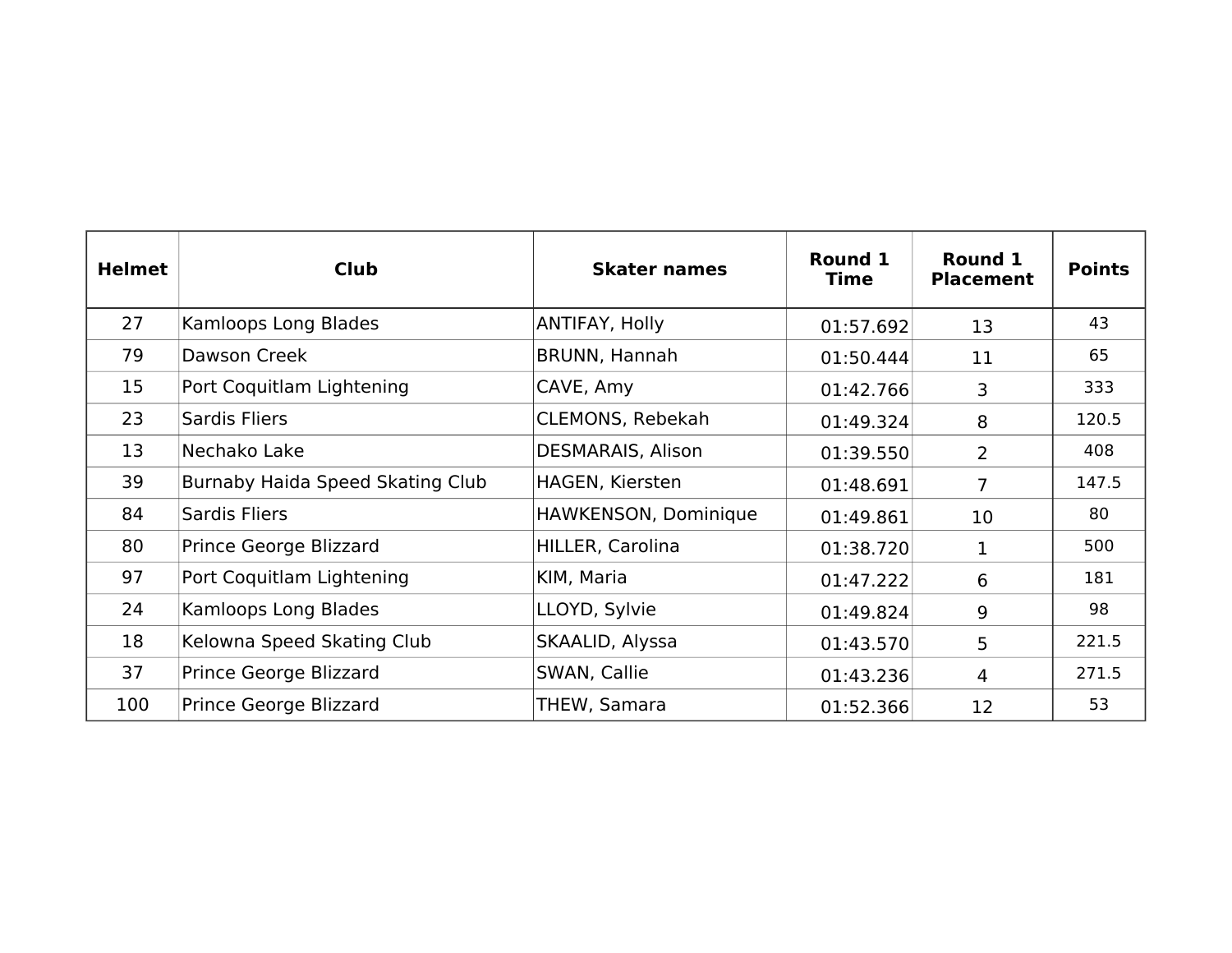### **FINAL COMPETITION RESULT Div 1- BC Team Selections**

#### **BC Team Selection Short Track**

## **Div 1 Female**

| 1A        | 1500 (111) m Heat.                                                                                             | $\mathbf{1}$                                                                                                                                                                                                                                                                                                                                                            | 2:54.218                                                                                                                                                                                                                                                                                                                                 |                                                                                                                                                                                                                                                                                                                          | 5A                                                  | 150                                                                                         |                                                                                                                                                                                                                      |
|-----------|----------------------------------------------------------------------------------------------------------------|-------------------------------------------------------------------------------------------------------------------------------------------------------------------------------------------------------------------------------------------------------------------------------------------------------------------------------------------------------------------------|------------------------------------------------------------------------------------------------------------------------------------------------------------------------------------------------------------------------------------------------------------------------------------------------------------------------------------------|--------------------------------------------------------------------------------------------------------------------------------------------------------------------------------------------------------------------------------------------------------------------------------------------------------------------------|-----------------------------------------------------|---------------------------------------------------------------------------------------------|----------------------------------------------------------------------------------------------------------------------------------------------------------------------------------------------------------------------|
| <b>9A</b> | 500 (111) m Heat.                                                                                              | $\mathbf{1}$                                                                                                                                                                                                                                                                                                                                                            | 0:48.498                                                                                                                                                                                                                                                                                                                                 |                                                                                                                                                                                                                                                                                                                          | 13B                                                 | 500                                                                                         |                                                                                                                                                                                                                      |
| 15A       | 500 (111) m Final                                                                                              | $\mathbf{1}$                                                                                                                                                                                                                                                                                                                                                            | 0:47.424                                                                                                                                                                                                                                                                                                                                 | 1,000 pts                                                                                                                                                                                                                                                                                                                | 19B                                                 | 100                                                                                         |                                                                                                                                                                                                                      |
| 23B       | 1000 (111) m Semi                                                                                              | $\mathbf{1}$                                                                                                                                                                                                                                                                                                                                                            | 1:38.476                                                                                                                                                                                                                                                                                                                                 |                                                                                                                                                                                                                                                                                                                          | 25A                                                 | 100                                                                                         |                                                                                                                                                                                                                      |
| 29A       | 3000 Points (1 Final                                                                                           | $\mathbf{1}$                                                                                                                                                                                                                                                                                                                                                            | 0:00.001                                                                                                                                                                                                                                                                                                                                 | 1,000 pts                                                                                                                                                                                                                                                                                                                |                                                     |                                                                                             |                                                                                                                                                                                                                      |
|           |                                                                                                                |                                                                                                                                                                                                                                                                                                                                                                         |                                                                                                                                                                                                                                                                                                                                          |                                                                                                                                                                                                                                                                                                                          |                                                     |                                                                                             |                                                                                                                                                                                                                      |
|           |                                                                                                                |                                                                                                                                                                                                                                                                                                                                                                         |                                                                                                                                                                                                                                                                                                                                          |                                                                                                                                                                                                                                                                                                                          |                                                     |                                                                                             |                                                                                                                                                                                                                      |
|           |                                                                                                                |                                                                                                                                                                                                                                                                                                                                                                         |                                                                                                                                                                                                                                                                                                                                          |                                                                                                                                                                                                                                                                                                                          |                                                     |                                                                                             |                                                                                                                                                                                                                      |
|           |                                                                                                                |                                                                                                                                                                                                                                                                                                                                                                         |                                                                                                                                                                                                                                                                                                                                          |                                                                                                                                                                                                                                                                                                                          |                                                     |                                                                                             |                                                                                                                                                                                                                      |
| 23A       |                                                                                                                |                                                                                                                                                                                                                                                                                                                                                                         |                                                                                                                                                                                                                                                                                                                                          |                                                                                                                                                                                                                                                                                                                          | 25A                                                 | 100                                                                                         |                                                                                                                                                                                                                      |
| 29A       | 3000 Points (1Final                                                                                            | $\overline{2}$                                                                                                                                                                                                                                                                                                                                                          | 0:00.002                                                                                                                                                                                                                                                                                                                                 | 816 pts                                                                                                                                                                                                                                                                                                                  |                                                     |                                                                                             |                                                                                                                                                                                                                      |
|           |                                                                                                                |                                                                                                                                                                                                                                                                                                                                                                         |                                                                                                                                                                                                                                                                                                                                          |                                                                                                                                                                                                                                                                                                                          |                                                     |                                                                                             |                                                                                                                                                                                                                      |
|           |                                                                                                                | $\overline{2}$                                                                                                                                                                                                                                                                                                                                                          |                                                                                                                                                                                                                                                                                                                                          |                                                                                                                                                                                                                                                                                                                          | 5A                                                  | 150                                                                                         |                                                                                                                                                                                                                      |
| 9D        |                                                                                                                |                                                                                                                                                                                                                                                                                                                                                                         |                                                                                                                                                                                                                                                                                                                                          |                                                                                                                                                                                                                                                                                                                          |                                                     |                                                                                             |                                                                                                                                                                                                                      |
| 15B       |                                                                                                                |                                                                                                                                                                                                                                                                                                                                                                         | 0:50.442                                                                                                                                                                                                                                                                                                                                 |                                                                                                                                                                                                                                                                                                                          |                                                     | 100                                                                                         |                                                                                                                                                                                                                      |
|           |                                                                                                                |                                                                                                                                                                                                                                                                                                                                                                         |                                                                                                                                                                                                                                                                                                                                          |                                                                                                                                                                                                                                                                                                                          |                                                     | 100                                                                                         |                                                                                                                                                                                                                      |
| 29A       | 3000 Points (1Final                                                                                            | 3                                                                                                                                                                                                                                                                                                                                                                       | 0:00.003                                                                                                                                                                                                                                                                                                                                 | 666 pts                                                                                                                                                                                                                                                                                                                  |                                                     |                                                                                             |                                                                                                                                                                                                                      |
|           |                                                                                                                |                                                                                                                                                                                                                                                                                                                                                                         |                                                                                                                                                                                                                                                                                                                                          |                                                                                                                                                                                                                                                                                                                          |                                                     |                                                                                             |                                                                                                                                                                                                                      |
|           |                                                                                                                |                                                                                                                                                                                                                                                                                                                                                                         |                                                                                                                                                                                                                                                                                                                                          |                                                                                                                                                                                                                                                                                                                          |                                                     |                                                                                             |                                                                                                                                                                                                                      |
|           |                                                                                                                |                                                                                                                                                                                                                                                                                                                                                                         |                                                                                                                                                                                                                                                                                                                                          |                                                                                                                                                                                                                                                                                                                          |                                                     |                                                                                             |                                                                                                                                                                                                                      |
|           |                                                                                                                |                                                                                                                                                                                                                                                                                                                                                                         |                                                                                                                                                                                                                                                                                                                                          |                                                                                                                                                                                                                                                                                                                          |                                                     |                                                                                             |                                                                                                                                                                                                                      |
|           |                                                                                                                |                                                                                                                                                                                                                                                                                                                                                                         |                                                                                                                                                                                                                                                                                                                                          |                                                                                                                                                                                                                                                                                                                          |                                                     |                                                                                             |                                                                                                                                                                                                                      |
| 29A       | 3000 Points (1Final                                                                                            | 4                                                                                                                                                                                                                                                                                                                                                                       | 0:00.004                                                                                                                                                                                                                                                                                                                                 | 543 pts                                                                                                                                                                                                                                                                                                                  |                                                     |                                                                                             |                                                                                                                                                                                                                      |
|           |                                                                                                                |                                                                                                                                                                                                                                                                                                                                                                         |                                                                                                                                                                                                                                                                                                                                          |                                                                                                                                                                                                                                                                                                                          |                                                     |                                                                                             |                                                                                                                                                                                                                      |
|           |                                                                                                                |                                                                                                                                                                                                                                                                                                                                                                         |                                                                                                                                                                                                                                                                                                                                          |                                                                                                                                                                                                                                                                                                                          |                                                     |                                                                                             |                                                                                                                                                                                                                      |
|           |                                                                                                                |                                                                                                                                                                                                                                                                                                                                                                         |                                                                                                                                                                                                                                                                                                                                          |                                                                                                                                                                                                                                                                                                                          |                                                     |                                                                                             |                                                                                                                                                                                                                      |
|           |                                                                                                                |                                                                                                                                                                                                                                                                                                                                                                         |                                                                                                                                                                                                                                                                                                                                          |                                                                                                                                                                                                                                                                                                                          |                                                     |                                                                                             |                                                                                                                                                                                                                      |
|           |                                                                                                                |                                                                                                                                                                                                                                                                                                                                                                         |                                                                                                                                                                                                                                                                                                                                          |                                                                                                                                                                                                                                                                                                                          |                                                     |                                                                                             |                                                                                                                                                                                                                      |
|           |                                                                                                                |                                                                                                                                                                                                                                                                                                                                                                         |                                                                                                                                                                                                                                                                                                                                          |                                                                                                                                                                                                                                                                                                                          |                                                     |                                                                                             |                                                                                                                                                                                                                      |
|           |                                                                                                                |                                                                                                                                                                                                                                                                                                                                                                         |                                                                                                                                                                                                                                                                                                                                          |                                                                                                                                                                                                                                                                                                                          |                                                     |                                                                                             |                                                                                                                                                                                                                      |
|           |                                                                                                                |                                                                                                                                                                                                                                                                                                                                                                         |                                                                                                                                                                                                                                                                                                                                          |                                                                                                                                                                                                                                                                                                                          |                                                     |                                                                                             |                                                                                                                                                                                                                      |
| 1A        | 1500 (111) m Heat.                                                                                             | $\overline{c}$                                                                                                                                                                                                                                                                                                                                                          | 2:55.034                                                                                                                                                                                                                                                                                                                                 |                                                                                                                                                                                                                                                                                                                          | 5A                                                  | 150                                                                                         |                                                                                                                                                                                                                      |
| 9A        | 500 (111) m Heat.                                                                                              | 3                                                                                                                                                                                                                                                                                                                                                                       | 0:50.596                                                                                                                                                                                                                                                                                                                                 |                                                                                                                                                                                                                                                                                                                          | 13C                                                 | 500                                                                                         |                                                                                                                                                                                                                      |
| 15C       | 500 (111) m Final                                                                                              | $\mathbf{1}$                                                                                                                                                                                                                                                                                                                                                            | 0:51.107                                                                                                                                                                                                                                                                                                                                 | 196 pts                                                                                                                                                                                                                                                                                                                  | 19C                                                 | 100                                                                                         |                                                                                                                                                                                                                      |
| 23A       | 1000 (111) m Semi                                                                                              | 3                                                                                                                                                                                                                                                                                                                                                                       | 1:51.873                                                                                                                                                                                                                                                                                                                                 |                                                                                                                                                                                                                                                                                                                          | 25B                                                 | 100                                                                                         |                                                                                                                                                                                                                      |
| 29A       | 3000 Points (1Final                                                                                            | 5                                                                                                                                                                                                                                                                                                                                                                       | 0:00.005                                                                                                                                                                                                                                                                                                                                 | 443 pts                                                                                                                                                                                                                                                                                                                  |                                                     |                                                                                             |                                                                                                                                                                                                                      |
|           |                                                                                                                |                                                                                                                                                                                                                                                                                                                                                                         |                                                                                                                                                                                                                                                                                                                                          |                                                                                                                                                                                                                                                                                                                          |                                                     |                                                                                             |                                                                                                                                                                                                                      |
| 1B        | 1500 (111) m Heat.                                                                                             | 2                                                                                                                                                                                                                                                                                                                                                                       | 2:44.571                                                                                                                                                                                                                                                                                                                                 |                                                                                                                                                                                                                                                                                                                          | 5A                                                  | 150                                                                                         |                                                                                                                                                                                                                      |
| 9Β        | 500 (111) m Heat.                                                                                              | 2                                                                                                                                                                                                                                                                                                                                                                       | 0:51.425                                                                                                                                                                                                                                                                                                                                 |                                                                                                                                                                                                                                                                                                                          | 13B                                                 | 500                                                                                         |                                                                                                                                                                                                                      |
| 15B       | 500 (111) m Final                                                                                              | 2                                                                                                                                                                                                                                                                                                                                                                       | 0:51.299                                                                                                                                                                                                                                                                                                                                 | 362 pts                                                                                                                                                                                                                                                                                                                  | 19D                                                 | 100                                                                                         |                                                                                                                                                                                                                      |
| 23D       | 1000 (111) m Semi                                                                                              | $\mathbf{1}$                                                                                                                                                                                                                                                                                                                                                            | 1:53.520                                                                                                                                                                                                                                                                                                                                 |                                                                                                                                                                                                                                                                                                                          | 25C                                                 | 100                                                                                         |                                                                                                                                                                                                                      |
| 29A       | 3000 Points (1Final                                                                                            | 6                                                                                                                                                                                                                                                                                                                                                                       | 0:00.006                                                                                                                                                                                                                                                                                                                                 | 362 pts                                                                                                                                                                                                                                                                                                                  |                                                     |                                                                                             |                                                                                                                                                                                                                      |
|           | 1B<br>9B<br>15A<br>$1\mathrm{C}$<br>23B<br>1 <sup>C</sup><br>9D<br>15A<br>23A<br>1B<br>9C<br>15A<br>23B<br>29A | 1500 (111) m Heat.<br>500 (111) m Heat.<br>500 (111) m Final<br>1000 (111) m Semi<br>1500 (111) m Heat.<br>500 (111) m Heat.<br>500 (111) m Final<br>1000 (111) m Semi<br>1500 (111) m Heat.<br>500 (111) m Heat.<br>500 (111) m Final<br>1000 (111) m Semi<br>1500 (111) m Heat.<br>500 (111) m Heat.<br>500 (111) m Final<br>1000 (111) m Semi<br>3000 Points (1Final | <b>HILLER, Carolina (Junior A F)</b><br>$\mathbf{1}$<br>$\mathbf{1}$<br>2<br>$\mathbf{1}$<br><b>CAVE, Amy (Junior A F)</b><br>$\overline{c}$<br>$\mathbf{1}$<br>$\overline{c}$<br><b>SWAN, Callie (Junior B F)</b><br>$\mathbf{1}$<br>$\mathbf{1}$<br>4<br>2<br>3<br>$\mathbf{1}$<br>3<br>3<br>$\overline{7}$<br>KIM, Maria (Junior B F) | <b>DESMARAIS, Alison (Junior A F)</b><br>2:43.040<br>0:48.234<br>0:47.564<br>1:45.804<br>2:49.869<br>0:50.357<br>1:39.337<br>2:46.346<br>0:50.172<br>0:50.097<br>1:47.661<br><b>SKAALID, Alyssa (Junior A F)</b><br>2:44.642<br>0:49.169<br>0:49.164<br>1:40.957<br>0:00.007<br><b>HAWKENSON, Dominique (Junior B F)</b> | 816 pts<br>443 pts<br>543 pts<br>666 pts<br>295 pts | 5A<br>13A<br>19A<br>13A<br>19D<br>25A<br>5A<br>13A<br>19C<br>25A<br>5B<br>13B<br>19D<br>25B | <b>Prince G</b><br><b>Nechako</b><br>150<br>500<br>100<br><b>Port Coq</b><br>500<br><b>Prince G</b><br>150<br>500<br>100<br>100<br><b>Kelowna</b><br>150<br>500<br>100<br>100<br><b>Port Coq</b><br><b>Sardis Fl</b> |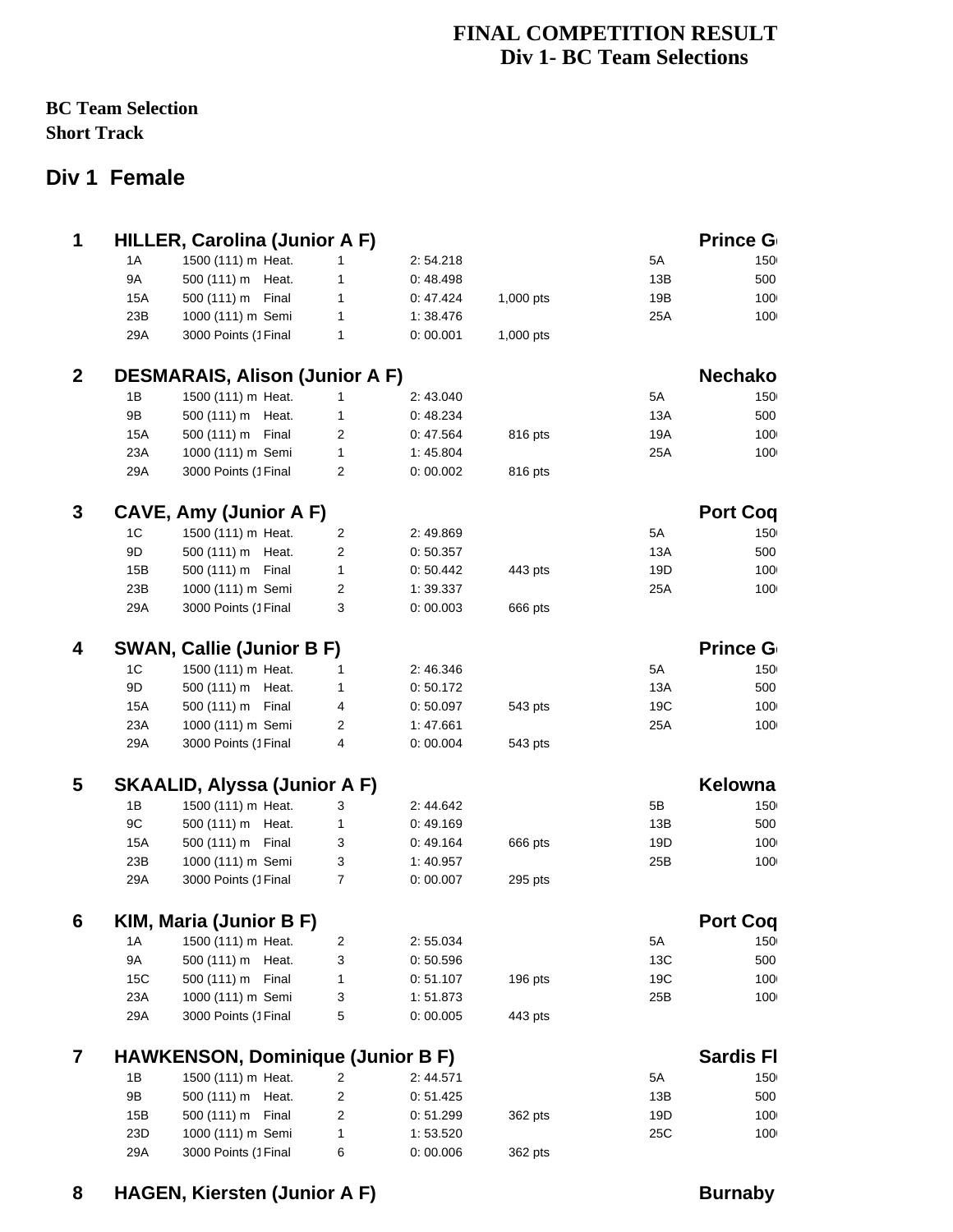|     | 1 <sup>C</sup> | 1500 (111) m Heat.                   | 3                        | 2:51.401  |           | 5B              | 150              |  |
|-----|----------------|--------------------------------------|--------------------------|-----------|-----------|-----------------|------------------|--|
|     | $9\mathrm{C}$  | 500 (111) m Heat.                    | 3                        | 0:52.148  |           | 13D             | 500              |  |
|     | 15C            | 500 (111) m Final                    | $\overline{2}$           | 0:52.566  | $160$ pts | 19B             | 100              |  |
|     | 23B            | 1000 (111) m Semi                    | $\pmb{4}$                | 1:50.560  |           | 25B             | 100              |  |
|     | 29A            | 3000 Points (1Final                  | 8                        | 0:00.008  | 241 pts   |                 |                  |  |
|     |                |                                      |                          |           |           |                 |                  |  |
| $9$ |                | LLOYD, Sylvie (Junior A F)           |                          |           |           |                 | Kamloop          |  |
|     | 1A             | 1500 (111) m Heat.                   | 4                        | 2: 57.213 |           | 5B              | 150              |  |
|     | 9A             | 500 (111) m Heat.                    | $\overline{c}$           | 0:50.591  |           | 13B             | 500              |  |
|     | 15B            | 500 (111) m Final                    | 3                        | 0:51.685  | 295 pts   | 19A             | 100              |  |
|     | 23A            | 1000 (111) m Semi                    | $\overline{\mathcal{L}}$ | 1:56.012  |           | 25B             | 100              |  |
|     | 29B            | 3000 Points (1Final                  | 5                        | 0:00.005  | 86 pts    |                 |                  |  |
| 10  |                | <b>CLEMONS, Rebekah (Junior B F)</b> |                          |           |           |                 | <b>Sardis Fl</b> |  |
|     | 1A             | 1500 (111) m Heat.                   | 3                        | 2:56.357  |           | 5B              | 150              |  |
|     | 9C             | 500 (111) m Heat.                    | $\overline{c}$           | 0:51.619  |           | 13A             | 500              |  |
|     | 15B            | 500 (111) m Final                    | 4                        | 1: 11.158 | 241 pts   | 19A             | 100              |  |
|     | 23C            | 1000 (111) m Semi                    | $\mathbf{1}$             | 1:48.891  |           | 25C             | 100              |  |
|     | 29B            | 3000 Points (1Final                  | $\overline{2}$           | 0:00.002  | $160$ pts |                 |                  |  |
|     |                |                                      |                          |           |           |                 |                  |  |
| 11  |                | <b>BRUNN, Hannah (Junior B F)</b>    |                          |           |           |                 | <b>Dawson</b>    |  |
|     | $1\mathrm{C}$  | 1500 (111) m Heat.                   | 4                        | 2:54.991  |           | 5B              | 150              |  |
|     | 9B             | 500 (111) m Heat.                    | 3                        | 0:53.752  |           | 13D             | 500              |  |
|     | 15C            | 500 (111) m Final                    | 3                        | 0:52.767  | 130 pts   | 19B             | 100              |  |
|     | 23C            | 1000 (111) m Semi                    | $\overline{c}$           | 1:48.951  |           | 25C             | 100              |  |
|     | 29B            | 3000 Points (1Final                  | 4                        | 0:00.004  | $106$ pts |                 |                  |  |
| 12  |                | THEW, Samara (Junior A F)            |                          |           |           |                 | <b>Prince G</b>  |  |
|     | 1B             | 1500 (111) m Heat.                   | 4                        | 2:54.662  |           | 5B              | 150              |  |
|     | 9D             | 500 (111) m Heat.                    | 4                        | 0:55.070  |           | 13C             | 500              |  |
|     | 15D            | 500 (111) m Final                    | $\mathbf{1}$             | 0:55.105  | 86 pts    | 19C             | 100              |  |
|     | 23D            | 1000 (111) m Semi                    | $\overline{c}$           | 1:53.650  |           | 25C             | 100              |  |
|     | 29B            | 3000 Points (1Final                  | $\mathbf{1}$             | 0:00.001  | $196$ pts |                 |                  |  |
| 13  |                | ANTIFAY, Holly (T2T 14 F)            |                          |           |           |                 | Kamloop          |  |
|     | $1\text{A}$    | 1500 (111) m Heat.                   |                          | 2:58.135  |           | $5\mathrm{C}$   |                  |  |
|     |                |                                      | 5                        |           |           |                 | 150              |  |
|     | 9D             | 500 (111) m Heat.                    | 3                        | 0:54.633  |           | 13C             | 500              |  |
|     | 15C            | 500 (111) m Final                    | 4                        | 0:53.786  | $106$ pts | 19D             | 100              |  |
|     | 23C            | 1000 (111) m Semi                    | 3                        | 1:58.416  |           | 25 <sub>D</sub> | 100              |  |
|     | 29B            | 3000 Points (1Final                  | 3                        | 0:00.003  | 130 pts   |                 |                  |  |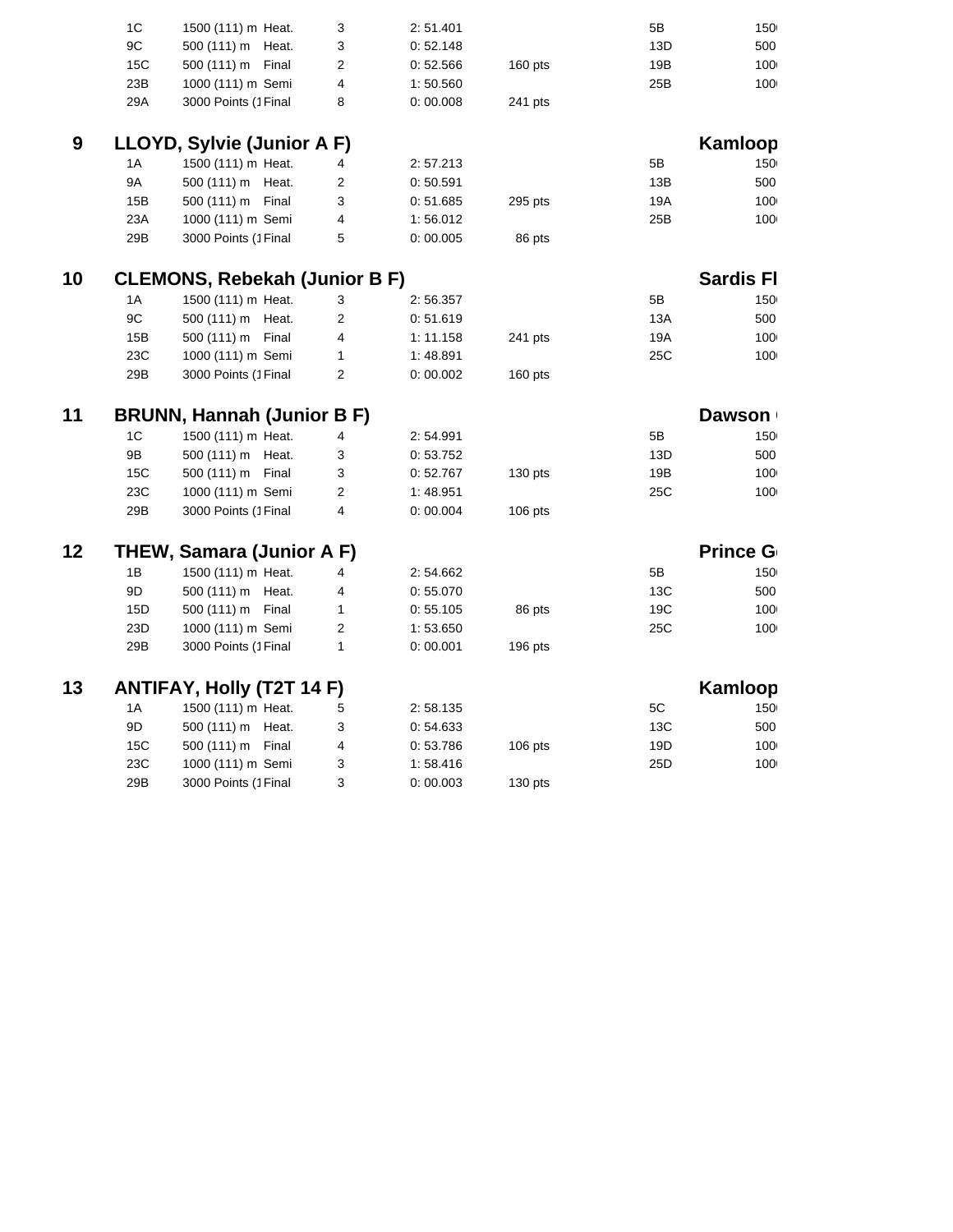### **2014-11-01**

|                           | eorge Blizzard Speed Skatir |                         |            |           |
|---------------------------|-----------------------------|-------------------------|------------|-----------|
| 0(111) m                  | Final                       | 1                       | 2:39.972   | 1,000 pts |
| (111) m                   | Semi                        | $\mathbf{1}$            | 0:47.530   |           |
| 0(111) m                  | Heat.                       | $\mathbf{1}$            | 1:48.172   |           |
| 0(111) m                  | Final                       | 4                       | <b>DNF</b> | 543 pts   |
| Lake                      |                             |                         |            |           |
| 0(111) m                  | Final                       | 2                       | 2:41.138   | 816 pts   |
| (111) m                   | Semi                        | $\mathbf{1}$            | 0:47.938   |           |
| 0(111) m                  | Heat.                       | $\mathbf{1}$            | 1:59.133   |           |
| 0(111) m                  | Final                       | $\mathbf{1}$            | 1:45.153   | 1,000 pts |
|                           |                             |                         |            |           |
| uitlam Lightening         |                             |                         |            |           |
| 0(111) m                  | Final                       | 4                       | 2:45.575   | 543 pts   |
| (111) m                   | Semi                        | 4                       | 0:58.267   |           |
| 0(111) m                  | Heat.                       | $\mathbf{1}$            | 1:51.960   |           |
| 0(111) m                  | Final                       | $\overline{2}$          | 1:45.958   | 816 pts   |
|                           | eorge Blizzard Speed Skatir |                         |            |           |
| 0(111) m                  | Final                       | 3                       | 2:41.397   | 666 pts   |
| (111) m                   | Semi                        | 2                       | 0:50.050   |           |
| 0(111) m                  | Heat.                       | 1                       | 1:43.438   |           |
| 0(111) m                  | Final                       | 3                       | 1:47.087   | 666 pts   |
| <b>Speed Skating Club</b> |                             |                         |            |           |
| 0(111) m                  | Final                       | 1                       | 2:44.606   | 295 pts   |
| (111) m                   | Semi                        | $\overline{2}$          | 0:49.227   |           |
| 0(111) m                  | Heat.                       | $\overline{2}$          | 1:52.446   |           |
| 0(111) m                  | Final                       | $\mathbf{1}$            | 2:01.207   | 443 pts   |
|                           |                             |                         |            |           |
| uitlam Lightening         |                             |                         |            |           |
| 0(111) m                  | Final                       | 5                       | 2:48.568   | 443 pts   |
| (111) m                   | Semi                        | $\mathbf 1$             | 0:51.055   |           |
| 0(111) m                  | Heat.                       | $\overline{\mathbf{c}}$ | 1:46.943   |           |
| 0(111) m                  | Final                       | $\overline{c}$          | 2:02.475   | 362 pts   |
| iers                      |                             |                         |            |           |
| 0(111) m                  | Final                       | 6                       | 2:49.897   | 362 pts   |
| (111) m                   | Semi                        | 3                       | 0:51.026   |           |
| 0(111) m                  | Heat.                       | 3                       | 1:53.617   |           |
| 0(111) m                  | Final                       | $\mathbf 1$             | 1:47.822   | $196$ pts |
|                           |                             |                         |            |           |

#### **FINAL COMP**

# **Haida Speed Skating Club**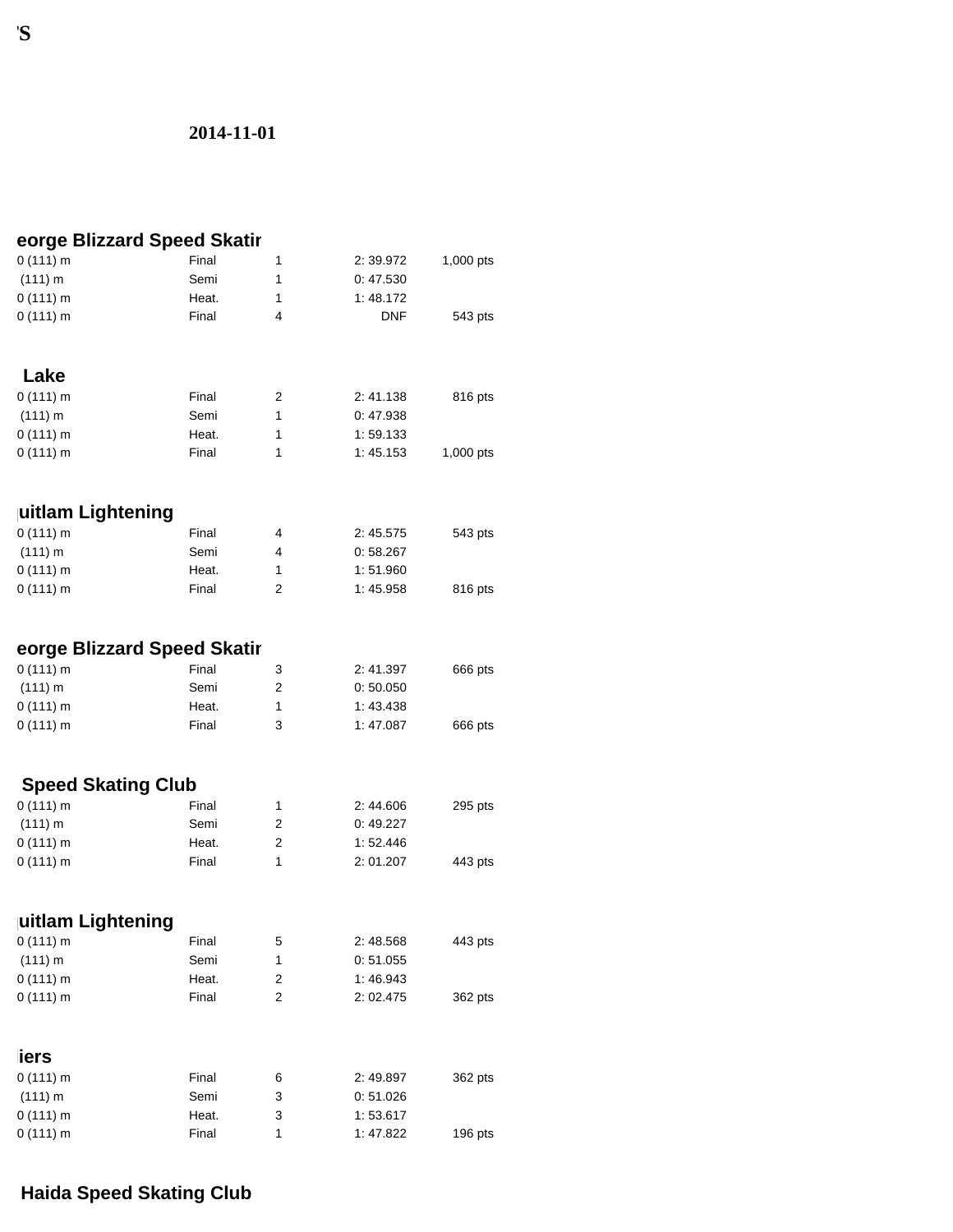| $0(111)$ m | Final |   | 2:46.343 | 241 pts |
|------------|-------|---|----------|---------|
| (111) m    | Semi  |   | 0:53.028 |         |
| $0(111)$ m | Heat. |   | 1:50.474 |         |
| $0(111)$ m | Final | 3 | 2:03.921 | 295 pts |

### **Kamaloops Kanadi**

| $0(111)$ m | Final |   | 2:49.835 | $196$ pts |
|------------|-------|---|----------|-----------|
| (111) m    | Semi  | Δ | 1:06.510 |           |
| $0(111)$ m | Heat. |   | 2:01.896 |           |
| $0(111)$ m | Final | Δ | 2:04.892 | 241 pts   |

#### **iers**

| $0(111)$ m | Final | 6 | P-Impeding | $106$ pts |
|------------|-------|---|------------|-----------|
| (111) m    | Semi  | 3 | 0:52.539   |           |
| $0(111)$ m | Heat. | 3 | 2:03.219   |           |
| $0(111)$ m | Final | 2 | 1:48.429   | $160$ pts |

| <b>Creek</b> |       |   |          |           |
|--------------|-------|---|----------|-----------|
| $0(111)$ m   | Final | 4 | 2:49.897 | $160$ pts |
| (111) m      | Semi  | 2 | 0:53.270 |           |
| $0(111)$ m   | Heat. | 3 | 1:50.698 |           |
| $0(111)$ m   | Final | 3 | 1:49.329 | $130$ pts |

# **eorge Blizzard Speed Skatir**

| $0(111)$ m | Final | 5 | 2:50.385 | $130$ pts |
|------------|-------|---|----------|-----------|
| (111) m    | Semi  |   | 0:54.558 |           |
| $0(111)$ m | Heat. |   | 1:53.149 |           |
| $0(111)$ m | Final | 4 | 1:50.096 | $106$ pts |

### **Kamaloops** Blades

| $0(111)$ m | Final |   | 3:03.892 | 86 pts |
|------------|-------|---|----------|--------|
| (111) m    | Semi  |   | 0:53.839 |        |
| $0(111)$ m | Heat. | Δ | 2:01.040 |        |
| $0(111)$ m | Final |   | 1:56.883 | 86 pts |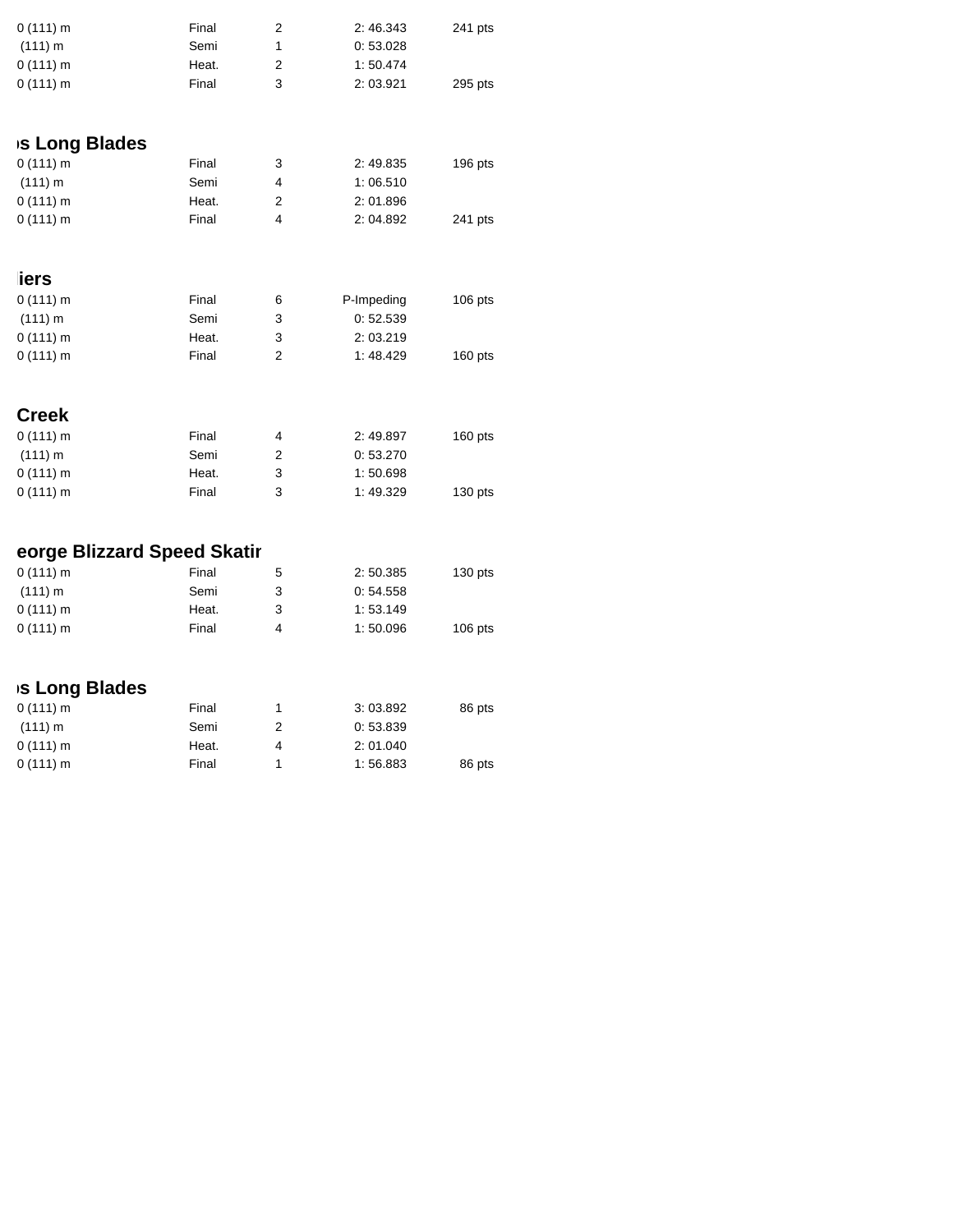#### BC Team Selections Ladies Overall Placement/Points after 5 Distances

| <b>Helmet</b> | <b>Club</b>                               | <b>Skater names</b>  | 9lap<br>pursuit<br>points | 1500m<br>points | 500m<br>points |
|---------------|-------------------------------------------|----------------------|---------------------------|-----------------|----------------|
| 80            | Prince George Blizzard Speed Skating Club | HILLER, Carolina     | 500                       | 1,000           | 1,000          |
| 13            | Nechako Lake                              | DESMARAIS, Alison    | 408                       | 816             | 816            |
| 15            | Port Coquitlam Lightening                 | CAVE, Amy            | 333                       | 543             | 443            |
| 37            | Prince George Blizzard Speed Skating Club | SWAN, Callie         | 271.5                     | 666             | 543            |
| 18            | Kelowna Speed Skating Club                | SKAALID, Alyssa      | 221.5                     | 295             | 666            |
| 97            | Port Coquitlam Lightening                 | KIM, Maria           | 181                       | 443             | 196            |
| 84            | Sardis Fliers                             | HAWKENSON, Dominique | 80                        | 362             | 362            |
| 39            | Burnaby Haida Speed Skating Club          | HAGEN, Kiersten      | 147.5                     | 241             | 160            |
| 24            | Kamloops Long Blades                      | LLOYD, Sylvie        | 98                        | 196             | 295            |
| 23            | Sardis Fliers                             | CLEMONS, Rebekah     | 120.5                     | 106             | 241            |
| 79            | Dawson Creek                              | BRUNN, Hannah        | 65                        | 160             | 130            |
| 100           | Prince George Blizzard Speed Skating Club | THEW, Samara         | 53                        | 130             | 86             |
| 27            | Kamloops Long Blades                      | ANTIFAY, Holly       | 43                        | 86              | 106            |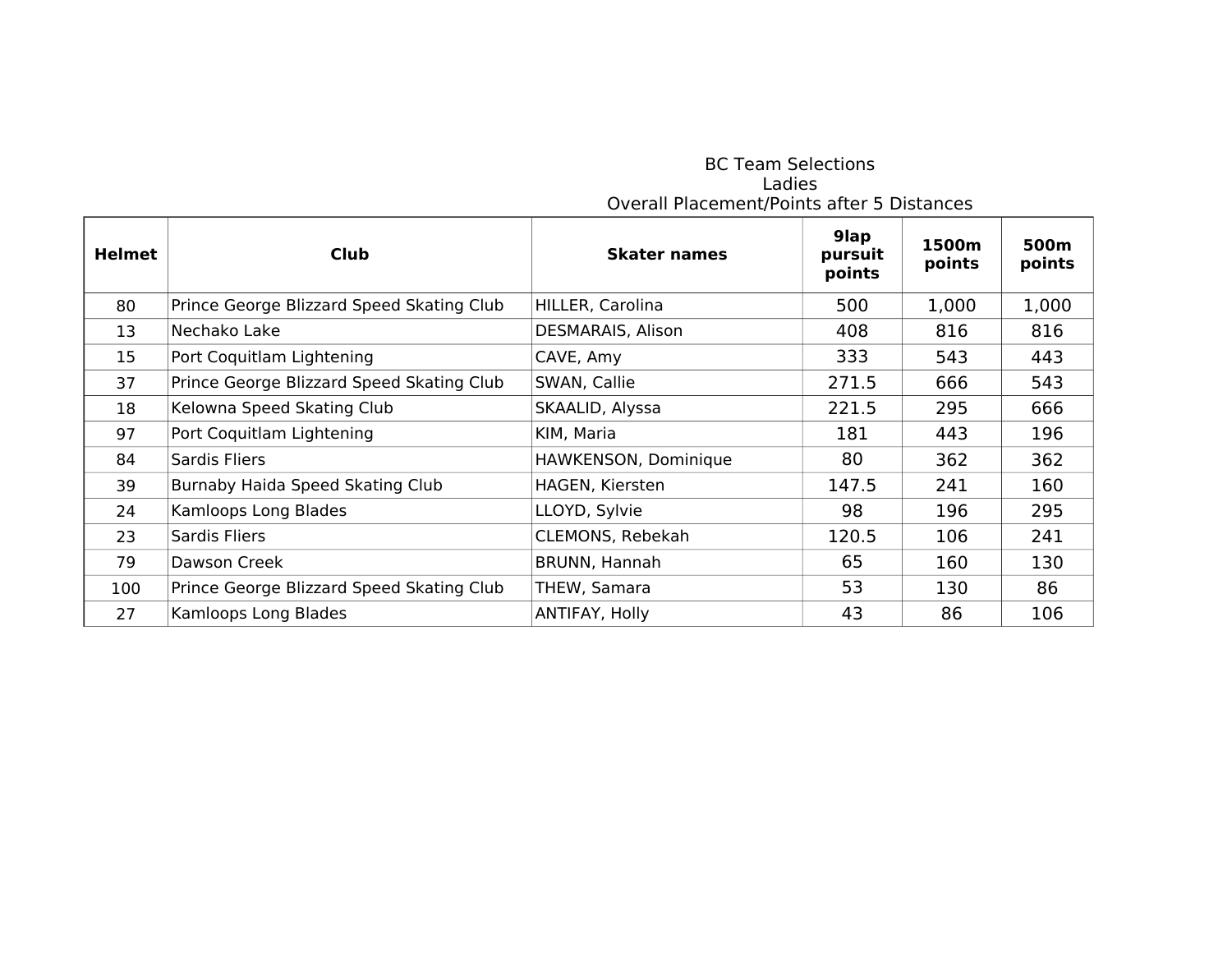| 1000m<br>points | 3000m<br>points | <b>Overall</b><br><b>Points</b> | <b>FINAL</b><br><b>PLACEMENT</b> |
|-----------------|-----------------|---------------------------------|----------------------------------|
| 543             | 500             | 3543                            | 1                                |
| 1,000           | 408             | 3448                            | 2                                |
| 816             | 333             | 2468                            | 3                                |
| 666             | 271.5           | 2418                            | 4                                |
| 443             | 147.5           | 1773                            | 5                                |
| 362             | 221.5           | 1404                            | 6                                |
| 196             | 181             | 1181                            | 7                                |
| 295             | 120.5           | 964                             | 8                                |
| 241             | 43              | 873                             | 9                                |
| 160             | 80              | 708                             | 10                               |
| 130             | 53              | 538                             | 11                               |
| 106             | 98              | 473                             | 12                               |
| 86              | 65              | 386                             | 13                               |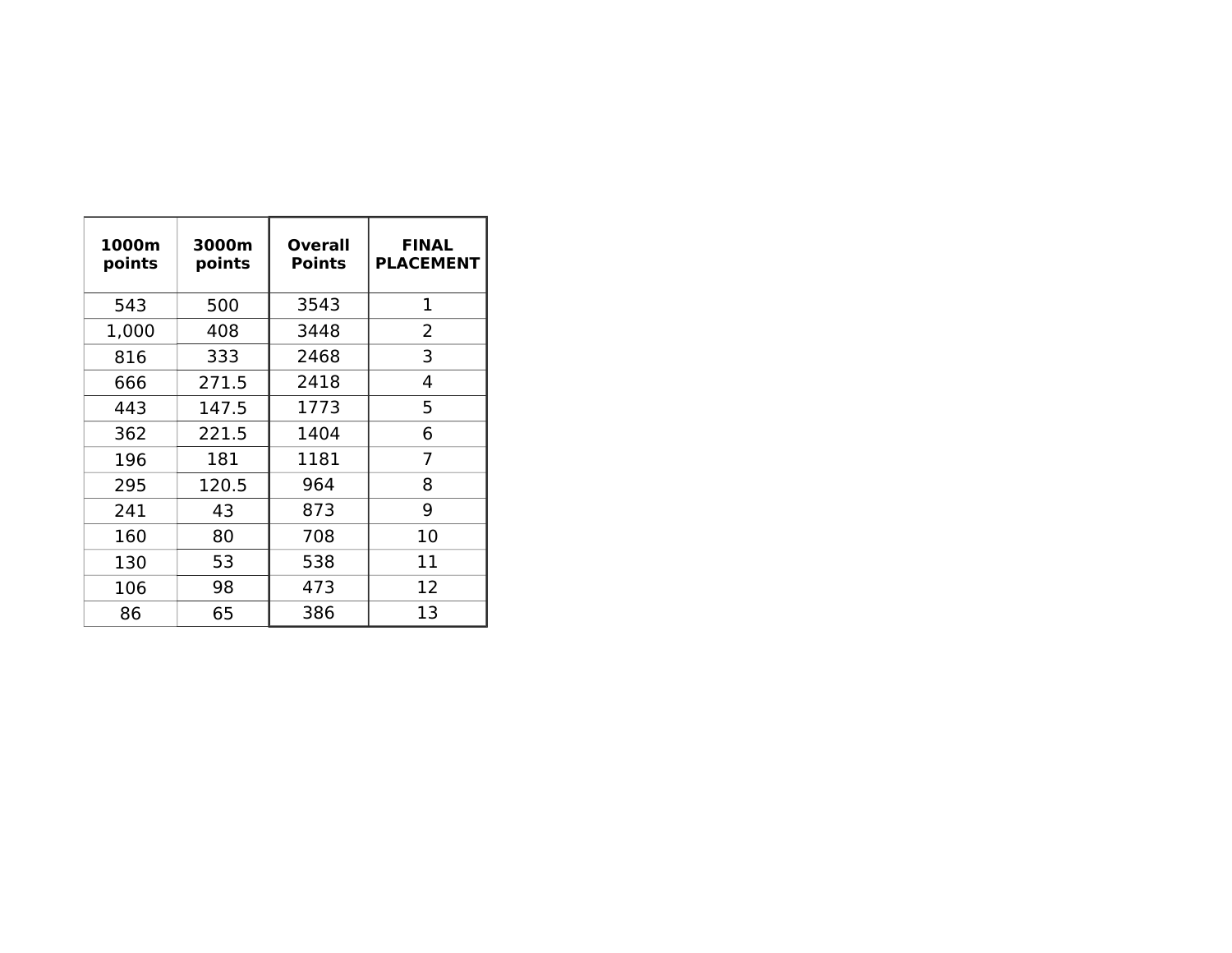#### Men - 9 lap pursuits RESULTS

| <b>Helmet</b>     | Club                             | <b>Skater names</b>    | Round 1<br><b>Time</b> | <b>ReSkate</b><br><b>Time if</b><br>required | Round <sub>2</sub><br><b>Time</b> | <b>Best Overall</b><br>Time | Overall<br>Placeme<br>nt | <b>Points</b> |
|-------------------|----------------------------------|------------------------|------------------------|----------------------------------------------|-----------------------------------|-----------------------------|--------------------------|---------------|
| 33                | Fort St. James Falcons           | BENNISON, Morgon       | <b>DNF</b>             | 01:41.179                                    |                                   | 01:41.179                   | 14                       | 35            |
| 28                | Matsqui Blades                   | CHIZAWSKY, Alex        | 01:34.453              |                                              |                                   | 01:34.453                   | 5                        | 221.5         |
| 61                | Burnaby Haida Speed Skating Club | CHUI, Cormac           | 01:34.157              |                                              |                                   | 01:34.157                   | 3                        | 333           |
| 65                | Burnaby Haida Speed Skating Club | GIBSON, Devin          | 01:42.206              |                                              | 01:41.497                         | 01:41.497                   | 16                       | 23            |
| 29                | Nelson Speed Skating Club        | HARTLEB, Tyler         | 01:34.246              |                                              |                                   | 01:34.246                   | 4                        | 271.5         |
| 17                | Prince George Blizzard           | HILLER, Nicolas        | 01:35.405              |                                              |                                   | 01:35.405                   | 6                        | 181           |
| 81                | Burnaby Haida Speed Skating Club | INODA, Shota           | 01:39.235              |                                              |                                   | 01:39.235                   | 9                        | 98            |
| 46                | Richmond                         | LI, Peter              | 01:41.318              |                                              | 01:40.018                         | 01:40.018                   | 13                       | 43            |
| 50                | Port Coquitlam Lightening        | LIM, Steven            | 01:39.536              |                                              |                                   | 01:39.536                   | 10                       | 80            |
| 11                | Langley Blades                   | PARK, William          | 01:39.884              |                                              |                                   | 01:39.884                   | 11                       | 65            |
| $12 \overline{ }$ | Burnaby Haida Speed Skating Club | POLJER-SO, Christopher | 01:30.995              |                                              |                                   | 01:30.995                   | $\mathbf{1}$             | 500           |
| 67                | Port Coquitlam Lightening        | SCOTT, Ciaran          | 01:40.305              |                                              |                                   | 01:40.305                   | 12                       | 53            |
| 21                | Burnaby Haida Speed Skating Club | SHEKHTER, Anton        | 01:34.141              |                                              |                                   | 01:34.141                   | $\overline{2}$           | 408           |
| 53                | Kamloops River City Racers       | SPENCE, Eric           | 01:38.302              |                                              |                                   | 01:38.302                   | 8                        | 120.5         |
| 71                | Burnaby Haida Speed Skating Club | TAKEMORI, Teunis       | 01:38.280              |                                              |                                   | 01:38.280                   | $\overline{7}$           | 147.5         |
| 78                | Sardis Fliers                    | WARKENTIN, Michael     | 01:41.185              |                                              |                                   | 01:41.185                   | 15                       | 28.5          |
| 40                | Fort St. John Elks               | JOHNSON, Colton        | 01:43.544              |                                              | <b>DNF</b>                        | 01:43.544                   | 17                       |               |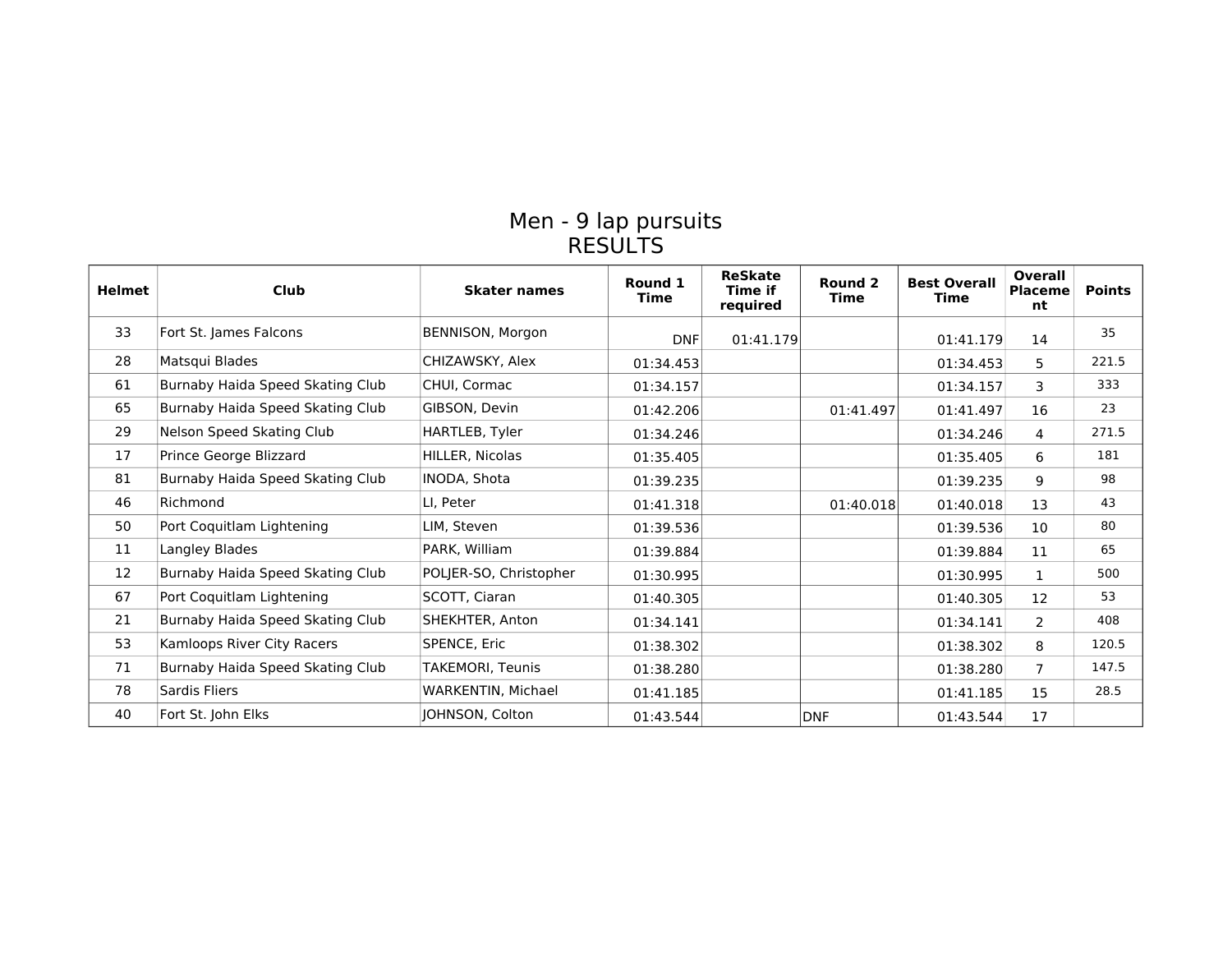### **FINAL COMPETITION RESULT Div 2- BC Team Selections**

#### **BC Team Selection Short Track**

## **Div 2 Male**

| $\mathbf 1$    |                 | POLJER-SO, Christopher (Junior A M) |                |          |           |                 | <b>Burnaby</b>  |  |
|----------------|-----------------|-------------------------------------|----------------|----------|-----------|-----------------|-----------------|--|
|                | 2A              | 1500 (111) m Heat.                  | $\mathbf{1}$   | 2:39.496 |           | 6A              | 150             |  |
|                | 10B             | 500 (111) m Heat.                   | $\mathbf{1}$   | 0:46.096 |           | 14B             | 500             |  |
|                | 16A             | 500 (111) m Final                   | $\overline{c}$ | 0:45.257 | 816 pts   | 20A             | 100             |  |
|                | 24B             | 1000 (111) m Semi                   | $\mathbf{1}$   | 1:40.959 |           | 26A             | 100             |  |
|                | 30A             | 3000 Points (1Final                 | $\mathbf{1}$   | 0:00.001 | 1,000 pts |                 |                 |  |
| $\overline{2}$ |                 | <b>CHUI, Cormac (Junior B M)</b>    |                |          |           |                 | <b>Burnaby</b>  |  |
|                | 2B              | 1500 (111) m Heat.                  | $\mathbf{1}$   | 2:34.894 |           | 6A              | 150             |  |
|                | 10A             | 500 (111) m Heat.                   | $\mathbf{1}$   | 0:45.236 |           | 14A             | 500             |  |
|                | 16A             | 500 (111) m Final                   | $\mathbf{1}$   | 0:44.832 | 1,000 pts | 20B             | 100             |  |
|                | 24A             | 1000 (111) m Semi                   | $\mathbf{1}$   | 1:38.746 |           | 26A             | 100             |  |
|                | 30A             | 3000 Points (1Final                 | $\overline{2}$ | 0:00.002 | 816 pts   |                 |                 |  |
| 3              |                 | <b>HARTLEB, Tyler (Junior B M)</b>  |                |          |           |                 | <b>Nelson S</b> |  |
|                | 2B              | 1500 (111) m Heat.                  | $\overline{c}$ | 2:35.030 |           | 6A              | 150             |  |
|                | 10D             | 500 (111) m Heat.                   | 3              | 0:52.907 |           | 14D             | 500             |  |
|                | 16C             | 500 (111) m Final                   | $\mathbf{1}$   | 0:46.338 | 160 pts   | 20 <sub>D</sub> | 100             |  |
|                | 24B             | 1000 (111) m Semi                   | $\overline{2}$ | 1:41.118 |           | 26A             | 100             |  |
|                | 30A             | 3000 Points (1Final                 | 3              | 0:00.003 | 666 pts   |                 |                 |  |
|                |                 |                                     |                |          |           |                 |                 |  |
| 4              |                 | <b>CHIZAWSKY, Alex (Junior B M)</b> |                |          |           |                 | Matsqui I       |  |
|                | 2C              | 1500 (111) m Heat.                  | 3              | 2:26.678 |           | 6B              | 150             |  |
|                | 10A             | 500 (111) m Heat.                   | $\overline{c}$ | 0:45.933 |           | 14A             | 500             |  |
|                | 16A             | 500 (111) m Final                   | 3              | 0:45.794 | 666 pts   | 20C             | 100             |  |
|                | 24A             | 1000 (111) m Semi                   | $\overline{2}$ | 1:38.935 |           | 26A             | 100             |  |
|                | 30A             | 3000 Points (1Final                 | 4              | 0:00.004 | 543 pts   |                 |                 |  |
| 5              |                 | <b>HILLER, Nicolas (Junior A M)</b> |                |          |           |                 | <b>Prince G</b> |  |
|                | 2A              | 1500 (111) m Heat.                  | 2              | 2:40.104 |           | 6A              | 150             |  |
|                | 10C             | 500 (111) m Heat.                   | $\mathbf{1}$   | 0:46.122 |           | 14B             | 500             |  |
|                | 16A             | 500 (111) m Final                   | 4              | 0:45.926 | 543 pts   | 20 <sub>D</sub> | 100             |  |
|                | 24B             | 1000 (111) m Semi                   | 3              | 1:41.316 |           | 26B             | 100             |  |
|                | 30A             | 3000 Points (1Final                 | 6              | 0:00.006 | 362 pts   |                 |                 |  |
| 6              |                 | <b>SPENCE, Eric (Junior B M)</b>    |                |          |           |                 | Kamloop         |  |
|                | 2C              | 1500 (111) m Heat.                  | $\mathbf{2}$   | 2:26.284 |           | 6A              | 150             |  |
|                | 10B             | 500 (111) m Heat.                   | $\overline{c}$ | 0:46.719 |           | 14B             | 500             |  |
|                | 16B             | 500 (111) m Final                   | $\overline{c}$ | 0:45.786 | 362 pts   | 20D             | 100             |  |
|                | 24 <sub>D</sub> | 1000 (111) m Semi                   | $\overline{2}$ | 1:40.266 |           | 26C             | 100             |  |
|                | 30A             | 3000 Points (1Final                 | 4              | 0:00.004 | 543 pts   |                 |                 |  |
| 7              |                 | <b>SHEKHTER, Anton (Junior A M)</b> |                |          |           |                 | <b>Burnaby</b>  |  |
|                | 2A              | 1500 (111) m Heat.                  | 3              | 2:40.164 |           | 6B              | 150             |  |
|                | 10D             | 500 (111) m Heat.                   | $\mathbf{1}$   | 0:46.902 |           | 14A             | 500             |  |
|                | 16B             | 500 (111) m Final                   | $\mathbf{1}$   | 0:45.673 | 443 pts   | 20C             | 100             |  |
|                | 24A             | 1000 (111) m Semi                   | 3              | 1:39.971 |           | 26B             | 100             |  |
|                | 30A             | 3000 Points (1Final                 | $\overline{7}$ | 0:00.007 | 295 pts   |                 |                 |  |
|                |                 |                                     |                |          |           |                 |                 |  |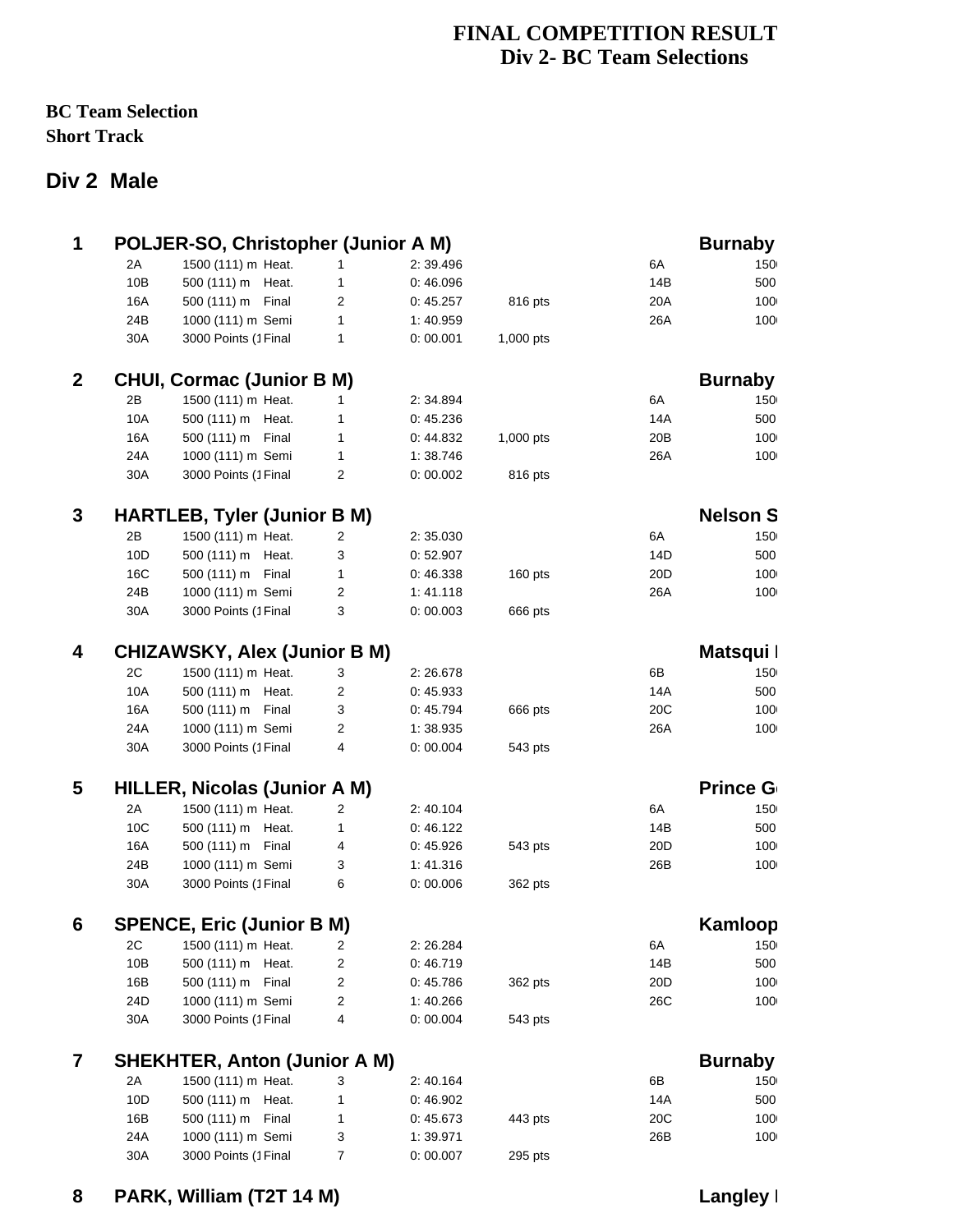|    | 2C              | 1500 (111) m Heat.                   | 1              | 2:26.279             |           | 6A              | 150              |  |
|----|-----------------|--------------------------------------|----------------|----------------------|-----------|-----------------|------------------|--|
|    | 10A             | 500 (111) m Heat.                    | 3              | 0:47.146             |           | 14D             | 500              |  |
|    | 16C             | 500 (111) m Final                    | 2              | 0:46.855             | 130 pts   | 20 <sub>B</sub> | 100              |  |
|    | 24A             | 1000 (111) m Semi                    | 4              | 1:42.954             |           | 26B             | 100              |  |
|    | 30A             | 3000 Points (1Final                  | 8              | 0:00.008             | 241 pts   |                 |                  |  |
|    |                 |                                      |                |                      |           |                 |                  |  |
| 9  |                 | <b>INODA, Shota (Junior A M)</b>     |                |                      |           |                 | <b>Burnaby</b>   |  |
|    | 2В              | 1500 (111) m Heat.                   | 3              | 2:38.397             |           | 6В              | 150              |  |
|    | 10C             | 500 (111) m Heat.                    | 2              | 0:46.606             |           | 14B             | 500              |  |
|    | 16B             | 500 (111) m Final                    |                |                      |           | 20 <sub>B</sub> | 100              |  |
|    |                 |                                      | 3              | 0:46.776             | 295 pts   |                 |                  |  |
|    | 24D             | 1000 (111) m Semi                    | $\mathbf 1$    | 1:39.714             |           | 26C             | 100              |  |
|    | 30B             | 3000 Points (1Final                  | $\mathbf{1}$   | 0:00.001             | 196 pts   |                 |                  |  |
| 10 |                 | <b>TAKEMORI, Teunis (Junior A M)</b> |                |                      |           |                 | <b>Burnaby</b>   |  |
|    | 2C              | 1500 (111) m Heat.                   | 5              | 2:30.561             |           | 6B              | 150              |  |
|    |                 |                                      |                |                      |           |                 |                  |  |
|    | 10 <sub>C</sub> | 500 (111) m Heat.                    | 3              | 0:46.736             |           | 14C             | 500              |  |
|    | 16C             | 500 (111) m Final                    | 3              | 0:47.039             | $106$ pts | 20A             | 100              |  |
|    | 24B             | 1000 (111) m Semi                    | 4              | 1:43.825             |           | 26B             | 100              |  |
|    | 30B             | 3000 Points (1Final                  | 2              | 0:00.002             | $160$ pts |                 |                  |  |
| 11 |                 | LI, Peter (Junior B M)               |                |                      |           |                 | Richmon          |  |
|    |                 |                                      |                |                      |           |                 |                  |  |
|    | 2A              | 1500 (111) m Heat.                   | 5              | 2:45.523             |           | 6C              | 150              |  |
|    | 10D             | 500 (111) m Heat.                    | 4              | 1:00.915             |           | 14A             | 500              |  |
|    | 16B             | 500 (111) m Final                    | 4              | 0:47.226             | 241 pts   | 20A             | 100              |  |
|    | 24D             | 1000 (111) m Semi                    | 4              | 1:42.325             |           | 26 <sub>D</sub> | 100              |  |
|    | 30B             | 3000 Points (1Final                  | 6              | 0:00.006             | 70 pts    |                 |                  |  |
| 12 |                 | LIM, Steven (T2T 15 M)               |                |                      |           |                 | <b>Port Coq</b>  |  |
|    |                 |                                      |                |                      |           |                 |                  |  |
|    | 2B              | 1500 (111) m Heat.                   | 4              | 2:40.175             |           | 6B              | 150              |  |
|    | 10B             | 500 (111) m Heat.                    | 3              | 0:46.781             |           | 14D             | 500              |  |
|    | 16D             | 500 (111) m Final                    | 2              | 0:47.166             | 57 pts    | 20D             | 100              |  |
|    | 24C             | 1000 (111) m Semi                    | 2              | 1:38.902             |           | 26C             | 100              |  |
|    | 30B             | 3000 Points (1 Final                 | 4              | 0:00.004             | $106$ pts |                 |                  |  |
| 13 |                 | SCOTT, Ciaran (T2T 14 M)             |                |                      |           |                 | <b>Port Coq</b>  |  |
|    |                 | 2C 1500 (111) m Heat. 4              |                | 2:30.502             |           | 6B              | 150              |  |
|    | 10A             | 500 (111) m Heat.                    | 4              | 0:47.880             |           | 14C             | 500              |  |
|    | 16D             | 500 (111) m Final                    | $\mathbf{1}$   | 0:47.050             | 70 pts    | 20C             | 100              |  |
|    | 24C             | 1000 (111) m Semi                    |                |                      |           | 26C             | 100              |  |
|    | 30B             | 3000 Points (1Final                  | 1<br>5         | 1:38.734<br>0:00.005 |           |                 |                  |  |
|    |                 |                                      |                |                      | 86 pts    |                 |                  |  |
| 14 |                 | GIBSON, Devin (T2T 15 M)             |                |                      |           |                 | <b>Burnaby</b>   |  |
|    | 2C              | 1500 (111) m Heat.                   | 6              | <b>NT</b>            |           | 6C              | 150              |  |
|    | 10D             | 500 (111) m Heat.                    | 2              | 0:48.954             |           | 14A             | 500              |  |
|    | 16B             | 500 (111) m Final                    | 5              | 0:47.812             | 196 pts   | 20C             | 100              |  |
|    | 24C             | 1000 (111) m Semi                    | 4              | P-Impeding           |           | 26D             | 100              |  |
|    | 30B             | 3000 Points (1Final                  | $\overline{7}$ | 0:00.007             | 57 pts    |                 |                  |  |
|    |                 |                                      |                |                      |           |                 |                  |  |
| 15 |                 | <b>WARKENTIN, Michael (T2T 15 M)</b> |                |                      |           |                 | <b>Sardis Fl</b> |  |
|    | 2A              | 1500 (111) m Heat.                   | 4              | 2:43.981             |           | 6C              | 150              |  |
|    | 10 <sup>C</sup> | 500 (111) m Heat.                    | 4              | 0:48.156             |           | 14C             | 500              |  |
|    | 16C             | 500 (111) m Final                    | 4              | 0:48.319             | 86 pts    | 20 <sub>B</sub> | 100              |  |
|    | 24D             | 1000 (111) m Semi                    | 3              | 1:40.506             |           | 26 <sub>D</sub> | 100              |  |
|    | 30B             | 3000 Points (1Final                  | 3              | 0:00.003             | 130 pts   |                 |                  |  |
|    |                 |                                      |                |                      |           |                 |                  |  |
| 16 |                 | <b>BENNISON, Morgon (Junior B M)</b> |                |                      |           |                 | Fort St. J       |  |
|    | 2B              | 1500 (111) m Heat.                   | 5              | 2:40.228             |           | 6C              | 150              |  |
|    | 10B             | 500 (111) m Heat.                    | 4              | 0:49.048             |           | 14D             | 500              |  |
|    | 16D             | 500 (111) m Final                    | 3              | 0:49.181             | 46 pts    | 20A             | 100              |  |
|    | 24C             | 1000 (111) m Semi                    | 4              | P-Impeding           |           | 26 <sub>D</sub> | 100              |  |
|    | 30B             | 3000 Points (1Final                  | 8              | 0:00.008             | 46 pts    |                 |                  |  |
|    |                 |                                      |                |                      |           |                 |                  |  |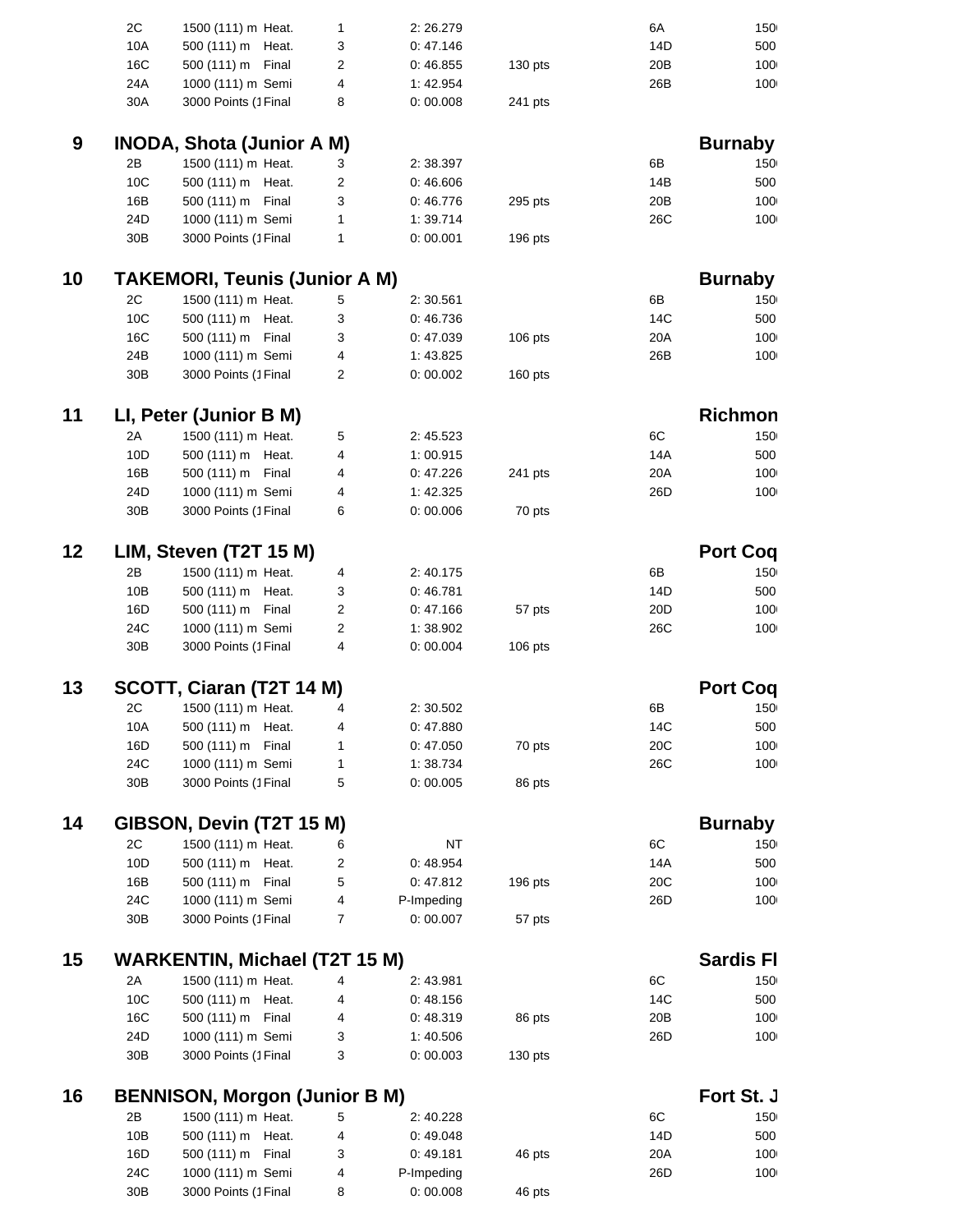#### **2014-11-01**

| <b>Haida Speed Skating Club</b> |       |  |          |           |  |  |
|---------------------------------|-------|--|----------|-----------|--|--|
| $0(111)$ m                      | Final |  | 2:28.268 | 1,000 pts |  |  |
| (111) m                         | Semi  |  | 0:45.481 |           |  |  |
| $0(111)$ m                      | Heat. |  | 1:43.663 |           |  |  |
| 0(111) m                        | Final |  | 1:41.155 | 1,000 pts |  |  |

### **Haida Speed Skating Club**

| $0(111)$ m | Final | 2:29.766   | 816 pts |
|------------|-------|------------|---------|
| (111) m    | Semi  | 0:45.025   |         |
| $0(111)$ m | Heat. | 1:50.241   |         |
| $0(111)$ m | Final | P-Impeding | 543 pts |

### **Peed Skating Club**

| $0(111)$ m | Final | 3 | 2:29.873 | 666 pts |
|------------|-------|---|----------|---------|
| (111) m    | Semi  |   | 0:46.629 |         |
| $0(111)$ m | Heat. |   | 1:43.861 |         |
| $0(111)$ m | Final | 2 | 1:41.244 | 816 pts |

| <b>Blades</b> |       |   |          |         |
|---------------|-------|---|----------|---------|
| $0(111)$ m    | Final | 2 | 2:28.918 | 241 pts |
| (111) m       | Semi  | 2 | 0:45.293 |         |
| $0(111)$ m    | Heat. | 2 | 1:33.888 |         |
| $0(111)$ m    | Final | 3 | 2:02.270 | 666 pts |

#### **eorge Blizzard Speed Skatir**

| $0(111)$ m | Final | 4 | 2:32.439 | 543 pts |
|------------|-------|---|----------|---------|
| (111) m    | Semi  |   | 0:45.783 |         |
| $0(111)$ m | Heat. |   | 1:44.036 |         |
| $0(111)$ m | Final |   | 1:55.995 | 295 pts |

#### **IS River City Racers**

| $0(111)$ m | Final | 5 | 2: 34.392 | 443 pts   |
|------------|-------|---|-----------|-----------|
| (111) m    | Semi  |   | 0:46.233  |           |
| $0(111)$ m | Heat. |   | 1:44.084  |           |
| $0(111)$ m | Final |   | 1:38.973  | $160$ pts |

#### **Haida Speed Skating Club**

| $0(111)$ m | Final | 2:28.327 | 295 pts |
|------------|-------|----------|---------|
| (111) m    | Semi  | 0:45.356 |         |
| $0(111)$ m | Heat. | 1:33.827 |         |
| $0(111)$ m | Final | 1:43.702 | 443 pts |

#### **Blades**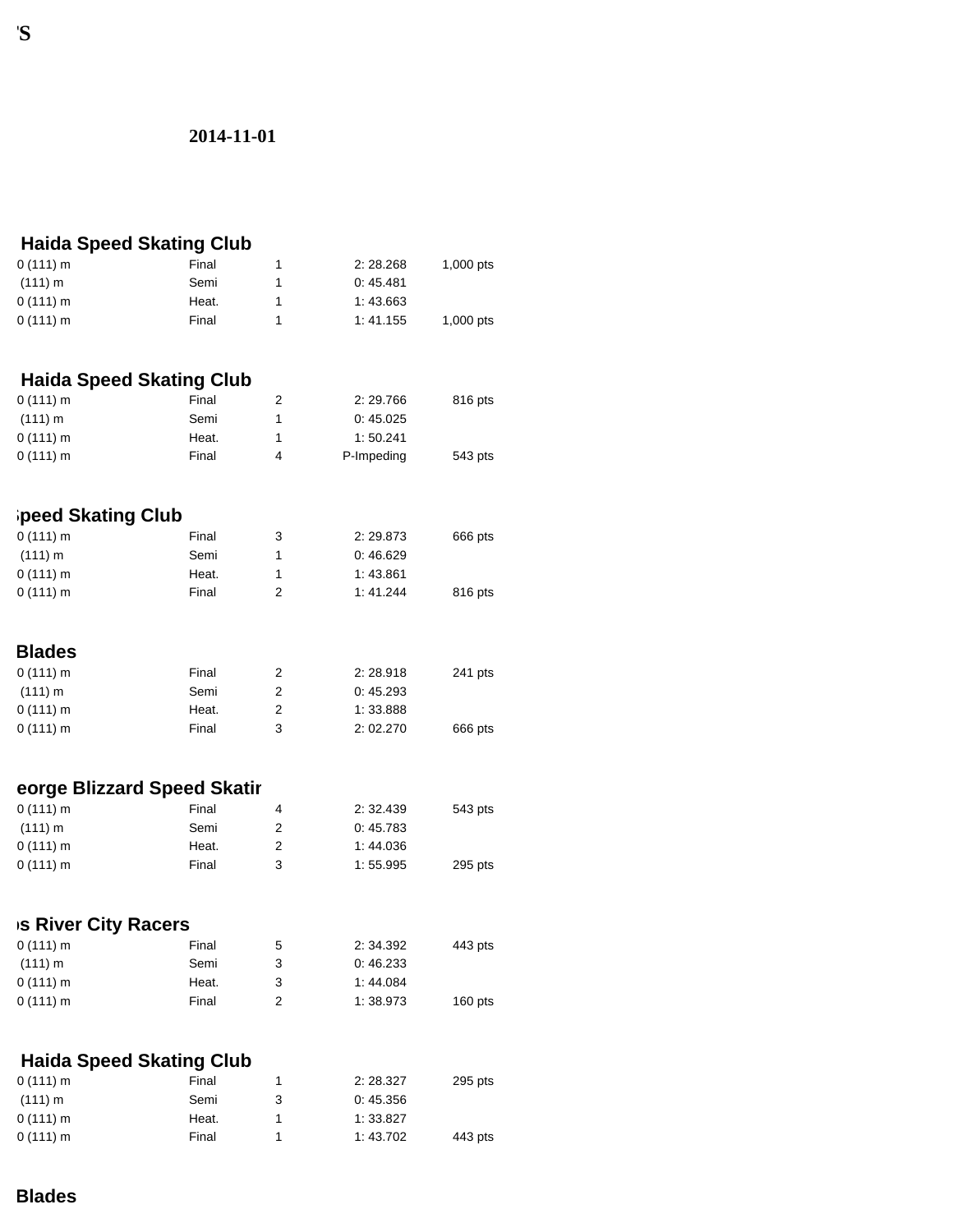| $0(111)$ m | Final | 6 | 2:38.027   | 362 pts |
|------------|-------|---|------------|---------|
| (111) m    | Semi  |   | 0:47.056   |         |
| $0(111)$ m | Heat. |   | 1:51.137   |         |
| $0(111)$ m | Final | 4 | P-Impeding | 241 pts |
|            |       |   |            |         |

#### **Haida Speed Skating Club**

| $0(111)$ m | Final | 3 | 2:29.876 | $196$ pts |
|------------|-------|---|----------|-----------|
| (111) m    | Semi  | Δ | 0:46.377 |           |
| $0(111)$ m | Heat. | 3 | 1:51.269 |           |
| 0(111) m   | Final |   | 1:37.527 | $196$ pts |

### **Haida Speed Skating Club**

| $0(111)$ m | Final | 6 | 2:59.845 | $106$ pts |
|------------|-------|---|----------|-----------|
| (111) m    | Semi  |   | 0:47.869 |           |
| $0(111)$ m | Heat. | 2 | 1:44.030 |           |
| 0(111) m   | Final | 2 | 1:45.799 | 362 pts   |

| ۱d         |       |   |          |        |
|------------|-------|---|----------|--------|
| $0(111)$ m | Final |   | 2:38.299 | 70 pts |
| (111) m    | Semi  | 4 | 0:48.003 |        |
| $0(111)$ m | Heat. | 3 | 1:44.667 |        |
| $0(111)$ m | Final | っ | 1:39.989 | 70 pts |

# **uitlam Lightening**

| $0(111)$ m | Final | 5 | 2:37.960 | $130$ pts |
|------------|-------|---|----------|-----------|
| (111) m    | Semi  |   | 0:47.154 |           |
| $0(111)$ m | Heat. | Δ | 1:46.055 |           |
| $0(111)$ m | Final |   | 1:39.484 | $130$ pts |

### **uitlam Lightening**

| $0(111)$ m | Final | 4 | 2:34.672   | $160$ pts |
|------------|-------|---|------------|-----------|
| (111) m    | Semi  | 3 | P-Impeding |           |
| $0(111)$ m | Heat. | 3 | 1:37.634   |           |
| 0(111) m   | Final | 4 | 1:44.811   | $106$ pts |

### **Haida Speed Skating Club**

| $0(111)$ m | Final |   | 2:36.555 | 86 pts |
|------------|-------|---|----------|--------|
| (111) m    | Semi  | 5 | 1:05.751 |        |
| $0(111)$ m | Heat. | 4 | NT       |        |
| $0(111)$ m | Final | Δ | 1:52.942 | 46 pts |

| Final | 4 | P-Impeding | 46 pts |
|-------|---|------------|--------|
| Semi  | 2 | 0:48.674   |        |
| Heat. | 4 | 1:55.400   |        |
| Final |   | 1:39.620   | 86 pts |
|       |   |            |        |

#### **James Falcons**

| $0(111)$ m | Final | 4 | P-Impeding | 46 pts |
|------------|-------|---|------------|--------|
| (111) m    | Semi  | Δ | 1:05.726   |        |
| $0(111)$ m | Heat. | 4 | 1:44.711   |        |
| $0(111)$ m | Final |   | 1:41.485   | 57 pts |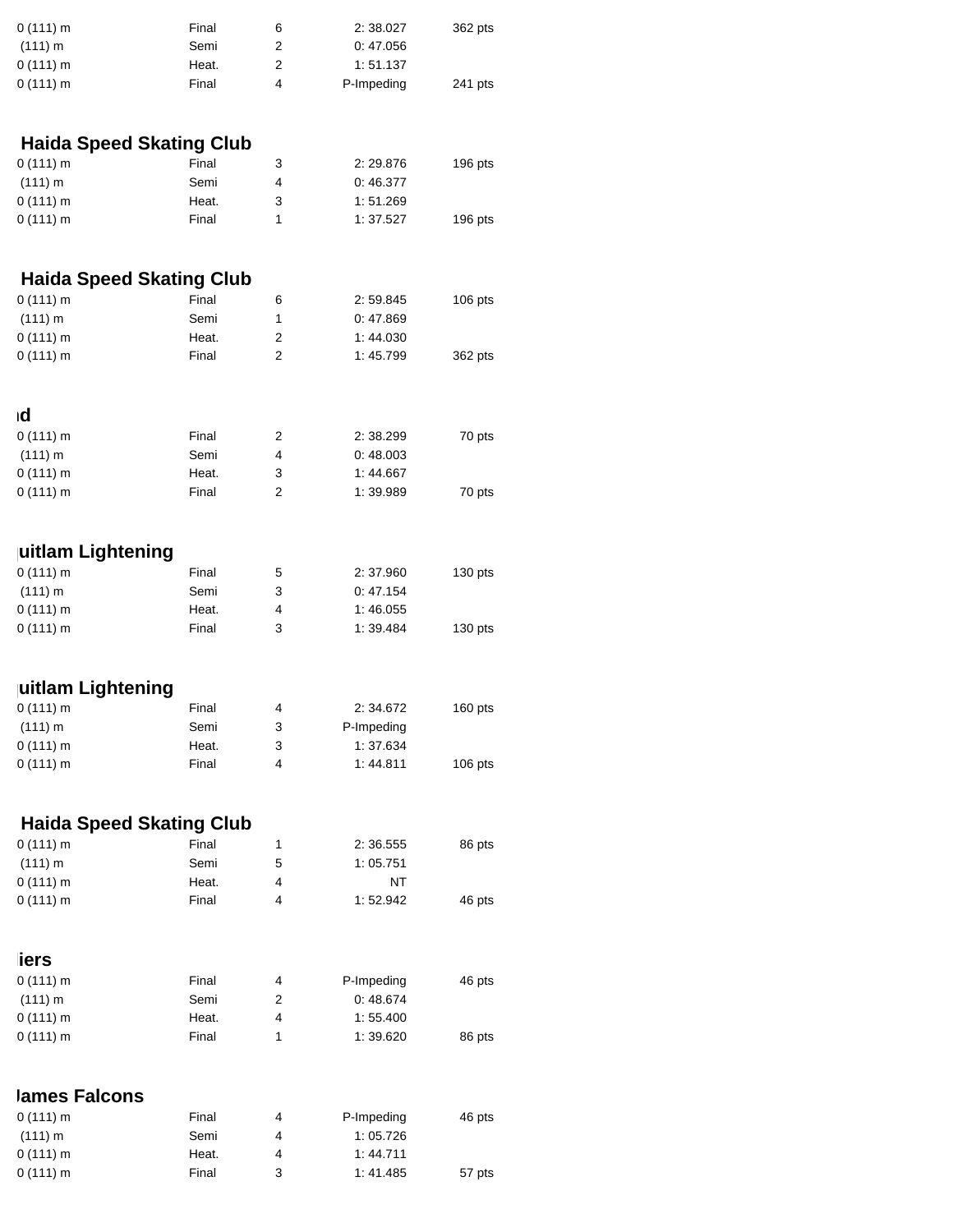| <b>Helmet</b> | Club                                      | <b>Skater names</b>    | 9lap<br>pursuit<br>points | 1500m<br>points | 500m<br>points | 1000m<br>points |
|---------------|-------------------------------------------|------------------------|---------------------------|-----------------|----------------|-----------------|
| 12            | Burnaby Haida Speed Skating Club          | POLJER-SO, Christopher | 500                       | 1,000           | 816            | 1,000           |
| 61            | Burnaby Haida Speed Skating Club          | CHUI, Cormac           | 333                       | 816             | 1,000          | 543             |
| 29            | Nelson Speed Skating Club                 | HARTLEB, Tyler         | 271.5                     | 666             | 160            | 816             |
| 28            | Matsqui Blades                            | CHIZAWSKY, Alex        | 221.5                     | 241             | 666            | 666             |
| 17            | Prince George Blizzard Speed Skating Club | HILLER, Nicolas        | 181                       | 543             | 543            | 295             |
| 21            | Burnaby Haida Speed Skating Club          | SHEKHTER, Anton        | 408                       | 295             | 443            | 443             |
| 53            | Kamloops River City Racers                | SPENCE, Eric           | 120.5                     | 443             | 362            | 160             |
| 11            | Langley Blades                            | PARK, William          | 65                        | 362             | 130            | 241             |
| 81            | Burnaby Haida Speed Skating Club          | INODA, Shota           | 98                        | 196             | 295            | 196             |
| 71            | Burnaby Haida Speed Skating Club          | TAKEMORI, Teunis       | 147.5                     | 106             | 106            | 362             |
| 46            | Richmond                                  | LI, Peter              | 43                        | 70              | 241            | 70              |
| 50            | Port Coquitlam Lightening                 | LIM, Steven            | 80                        | 130             | 57             | 130             |
| 67            | Port Coquitlam Lightening                 | SCOTT, Ciaran          | 53                        | 160             | 70             | 106             |
| 65            | Burnaby Haida Speed Skating Club          | GIBSON, Devin          | 23                        | 86              | 196            | 46              |
| 78            | Sardis Fliers                             | WARKENTIN, Michael     | 28.5                      | 46              | 86             | 86              |
| 33            | Fort St. James Falcons                    | BENNISON, Morgon       | 35                        | 46              | 46             | 57              |

BC Team Selections Men Overall Placement/Points after 5 Distances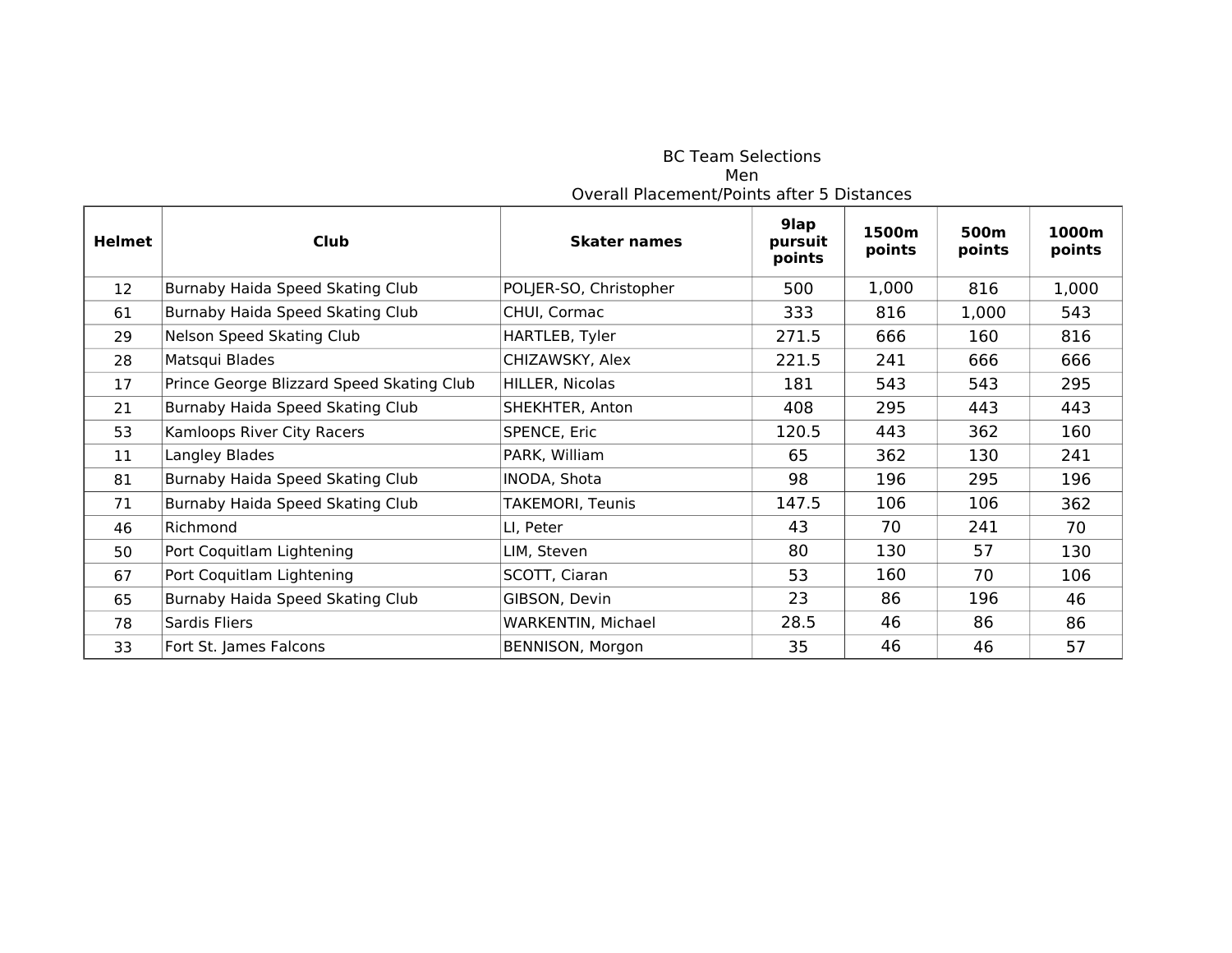| 3000m<br>points | <b>OVERALL</b><br>Points | Final<br><b>Placement</b> |
|-----------------|--------------------------|---------------------------|
| 500             | 3816                     | 1                         |
| 408             | 3100                     | 2                         |
| 333             | 2247                     | 3                         |
| 271.5           | 2066                     | 4                         |
| 181             | 1743                     | 5                         |
| 147.5           | 1737                     | 6                         |
| 221.5           | 1307                     | 7                         |
| 120.5           | 919                      | 8                         |
| 98              | 883                      | 9                         |
| 80              | 802                      | 10                        |
| 35              | 459                      | 11                        |
| 53              | 450                      | 12                        |
| 43              | 432                      | 13                        |
| 28.5            | 380                      | 14                        |
| 65              | 312                      | 15                        |
| 23              | 207                      | 16                        |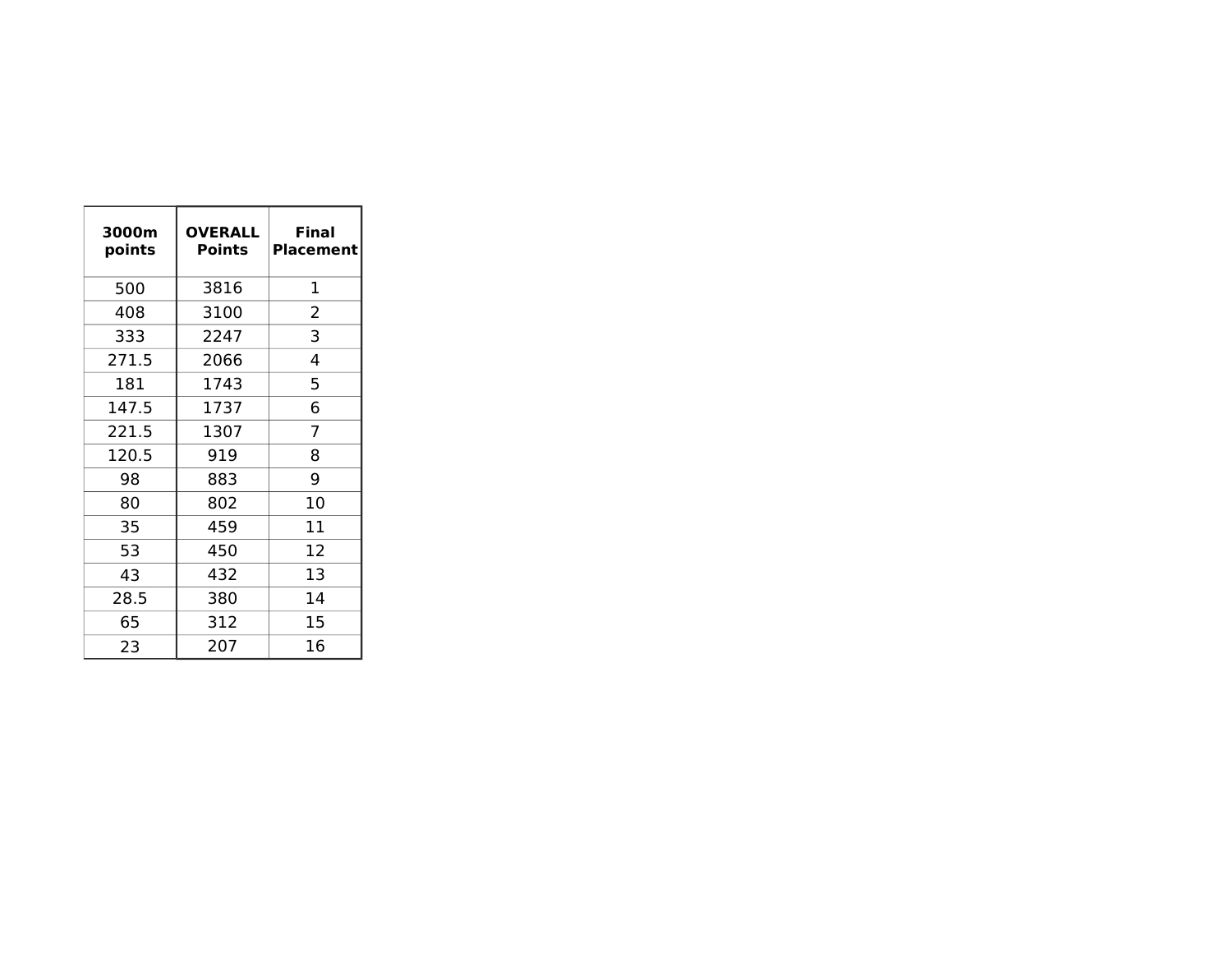### **FINAL COMPETITION RESULT Div 3- Central Interior Challenge O**

#### **Short Track**

### **Div 3 Male**

| 1              |     | <b>HILLER, Lucas (Neo Senior B M)</b> |                |          |             |     | <b>Prince G</b> |  |
|----------------|-----|---------------------------------------|----------------|----------|-------------|-----|-----------------|--|
|                | 3A  | 1500 (111) m Heat.                    | $\mathbf{1}$   | 2:39.930 |             | 7A  | 150             |  |
|                | 11A | 500 (111) m Heat.                     | $\mathbf{1}$   | 0:45.117 |             | 17A | 500             |  |
|                | 21A | 1000 (111) m Heat.                    | $\mathbf{1}$   | 1:40.477 |             | 27A | 100             |  |
|                | 31A | 3000 Points (1 Final                  | $\mathbf{1}$   | 0:00.001 | $1,000$ pts |     |                 |  |
| 2 <sup>1</sup> |     | <b>JOHNSON, Colton (Junior B M)</b>   |                |          |             |     | Fort St. J      |  |
|                | 3A  | 1500 (111) m Heat.                    | $\overline{2}$ | 2:40.481 |             | 7A  | 150             |  |
|                | 11A | 500 (111) m Heat.                     | $\overline{2}$ | 0:50.059 |             | 17A | 500             |  |
|                | 21A | 1000 (111) m Heat.                    | $\overline{2}$ | 1:42.574 |             | 27A | 100             |  |
|                | 31A | 3000 Points (1 Final                  | $\mathbf{2}$   | 0:00.002 | 816 pts     |     |                 |  |
| 3              |     | <b>MACDONALD, Russ (Master 50 M)</b>  |                |          |             |     | Fort St. J      |  |
|                | 3A  | 1500 (111) m Heat.                    | 3              | 3:12.159 |             | 7A  | 150             |  |
|                | 11A | 500 (111) m Heat.                     | 3              | 1:01.494 |             | 17A | 500             |  |
|                | 21A | 1000 (111) m Heat.                    | 3              | 2:08.414 |             | 27A | 100             |  |
|                |     |                                       |                |          |             |     |                 |  |

31A 3000 Points (1Final 3 0: 00.003 666 pts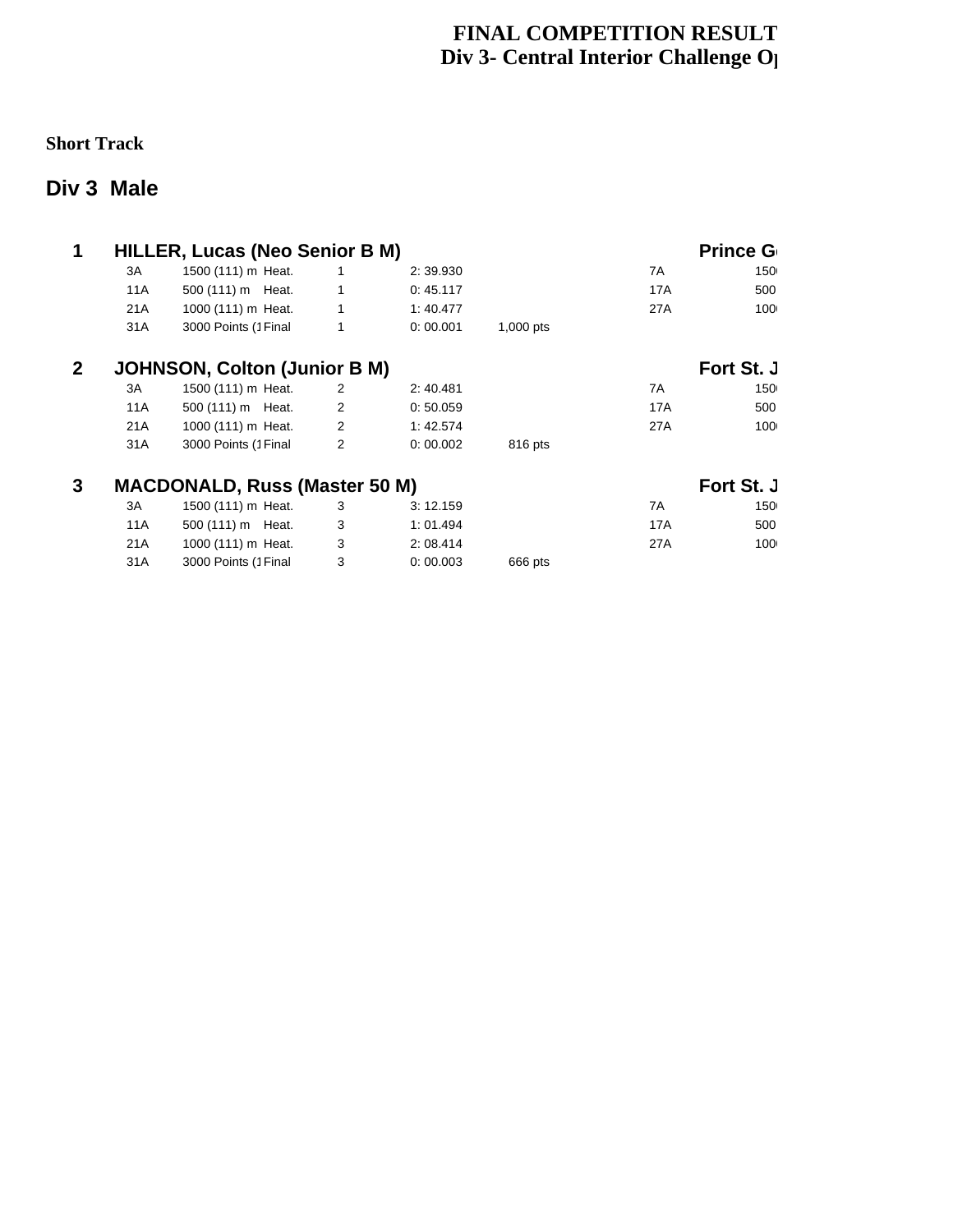## **FINAL COMP** 'S<br>p**en**

| eorge Blizzard Speed Skatir |       |                | 4,000    |           |
|-----------------------------|-------|----------------|----------|-----------|
| $0(111)$ m                  | Final | 1              | 2:38.949 | 1,000 pts |
| (111) m                     | Final | $\mathbf{1}$   | 0:45.012 | 1,000 pts |
| 0(111) m                    | Final | 1              | 1:38.773 | 1,000 pts |
|                             |       |                |          |           |
| John Elks                   |       |                | 3,264    |           |
| $0(111)$ m                  | Final | 2              | 2:40.565 | 816 pts   |
| (111) m                     | Final | $\overline{2}$ | 0:50.961 | 816 pts   |
| 0(111) m                    | Final | $\overline{2}$ | 1:42.753 | 816 pts   |
|                             |       |                |          |           |
| lames Falcons               |       |                | 2,664    |           |
| $0(111)$ m                  | Final | 3              | 3:23.804 | 666 pts   |
| (111) m                     | Final | 3              | 1:01.724 | 666 pts   |
| $0(111)$ m                  | Final | 3              | 2:11.202 | 666 pts   |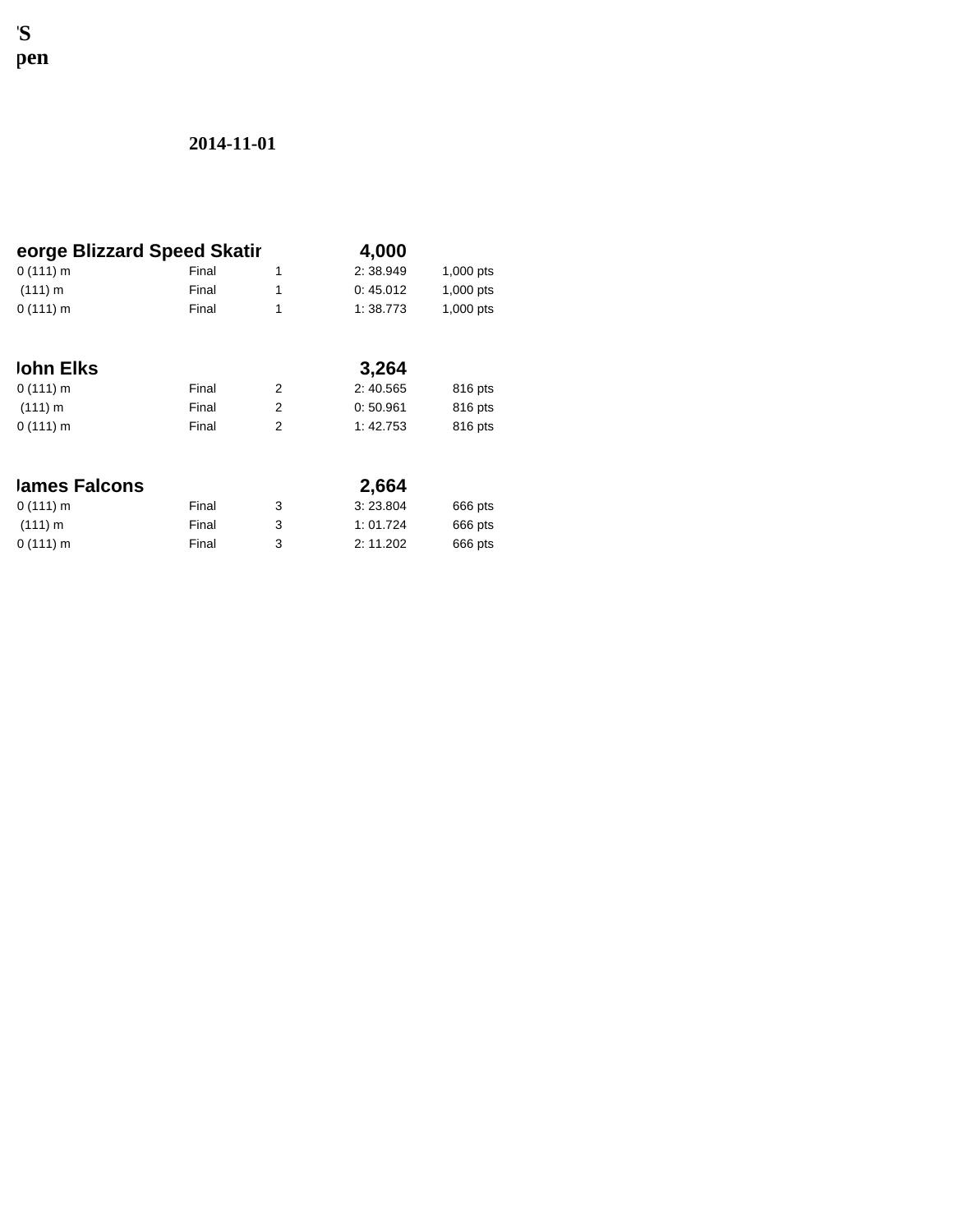## **FINAL COMPETITION RESULT Div 4- Central Interior Challenge O**

#### **Short Track**

## **Div 4 Mixed Genders**

| 1              |     | <b>ORLOWSKY, Eric (T2T 13 Mixte)</b>       |                |                      |           |     | <b>Prince G</b> |  |
|----------------|-----|--------------------------------------------|----------------|----------------------|-----------|-----|-----------------|--|
|                | 4B  | 1500 (100) m Heat.                         | $\mathbf{1}$   | 2:52.861             |           | 8A  | 150             |  |
|                | 12A | 400 (100) m Heat.                          | $\mathbf{1}$   | 0:41.169             |           | 18A | 400             |  |
|                | 22A | 500 (100) m Heat.                          | $\mathbf{1}$   | 0:51.030             |           | 28A | 500             |  |
|                | 32A | 2000 Points (1Final                        | $\mathbf{1}$   | 0:00.001             | 1,000 pts |     |                 |  |
|                |     |                                            |                |                      |           |     |                 |  |
| $\overline{2}$ |     | ST. ROSE, Keanan (T2T 12 Mixte)            |                |                      |           |     | <b>Prince G</b> |  |
|                | 4A  | 1500 (100) m Heat.                         | $\mathbf{1}$   | 3:02.964             |           | 8A  | 150             |  |
|                | 12B | 400 (100) m Heat.                          | $\mathbf{1}$   | 0:41.773             |           | 18A | 400             |  |
|                | 22B | 500 (100) m Heat.                          | $\mathbf{1}$   | 0:52.068             |           | 28A | 500             |  |
|                | 32A | 2000 Points (1Final                        | $\overline{2}$ | 0:00.002             | 816 pts   |     |                 |  |
|                |     |                                            |                |                      |           |     |                 |  |
| 3              |     | <b>MASICH, Sylvia (T2T 13 Mixte)</b>       |                |                      |           |     | <b>Prince G</b> |  |
|                | 4C  | 1500 (100) m Heat.                         | $\mathbf{1}$   | 3:06.621             |           | 8A  | 150             |  |
|                | 12D | 400 (100) m Heat.                          | $\mathbf{1}$   | 0:46.172             |           | 18A | 400             |  |
|                | 22C | 500 (100) m Heat.                          | $\mathbf{1}$   | 0:56.472             |           | 28A | 500             |  |
|                | 32A | 2000 Points (1Final                        | 3              | 0:00.003             | 666 pts   |     |                 |  |
| 4              |     | LOVELL, Yuna (T2T 12 Mixte)                |                |                      |           |     | Fort St. J      |  |
|                | 4A  | 1500 (100) m Heat.                         | 4              | 3:16.843             |           | 8Β  | 150             |  |
|                | 12B | 400 (100) m Heat.                          | $\overline{2}$ | 0:45.952             |           | 18B | 400             |  |
|                | 22B | 500 (100) m Heat.                          | $\overline{2}$ | 0:56.333             |           | 28A | 500             |  |
|                | 32A | 2000 Points (1Final                        | 4              | 0:00.004             | 543 pts   |     |                 |  |
|                |     |                                            |                |                      |           |     |                 |  |
| 5              |     | <b>SCHONEWILLE, Maxwell (T2T 12 Mixte)</b> |                |                      |           |     | <b>Prince G</b> |  |
|                | 4A  | 1500 (100) m Heat.                         | $\overline{2}$ | 3:06.665             |           | 8A  | 150             |  |
|                | 12D | 400 (100) m Heat.                          | $\overline{c}$ | 0:46.990             |           | 18B | 400             |  |
|                | 22B | 500 (100) m Heat.                          | 3              | 0:57.756             |           | 28B | 500             |  |
|                | 32A | 2000 Points (1Final                        | $\overline{7}$ | 0:00.007             | 295 pts   |     |                 |  |
| 6              |     | NEWLOVE, Nyam (L2T Mixte)                  |                |                      |           |     | Fort St. J      |  |
|                | 4B  | 1500 (100) m Heat.                         | $\overline{2}$ |                      |           | 8A  | 150             |  |
|                | 12C | 400 (100) m Heat.                          |                | 3:04.990             |           | 18B | 400             |  |
|                | 22C | 500 (100) m Heat.                          | 2              | 0:47.533<br>0:59.225 |           | 28C | 500             |  |
|                | 32A |                                            | 3<br>5         | 0:00.005             | 443 pts   |     |                 |  |
|                |     | 2000 Points (1Final                        |                |                      |           |     |                 |  |
| 7              |     | TELYZYN, Joshua (T2T 12 Mixte)             |                |                      |           |     | Fort St. J      |  |
|                | 4C  | 1500 (100) m Heat.                         | $\overline{2}$ | 3:10.561             |           | 8A  | 150             |  |
|                | 12C | 400 (100) m Heat.                          | $\mathbf{1}$   | 0:47.416             |           | 18A | 400             |  |
|                | 22A | 500 (100) m Heat.                          | 3              | 0:58.424             |           | 28B | 500             |  |
|                | 32A | 2000 Points (1Final                        | 8              | 0:00.008             | 241 pts   |     |                 |  |
| 8              |     | <b>BARWISE, Robyn (T2T 13 Mixte)</b>       |                |                      |           |     | <b>Mackenz</b>  |  |
|                | 4B  | 1500 (100) m Heat.                         | 4              | 3:09.382             |           | 8Β  | 150             |  |
|                | 12A | 400 (100) m Heat.                          | $\overline{2}$ | 0:46.833             |           | 18B | 400             |  |
|                | 22A | 500 (100) m Heat.                          | $\overline{2}$ | 0:58.243             |           | 28B | 500             |  |
|                | 32A | 2000 Points (1Final                        | 6              | 0:00.006             | 362 pts   |     |                 |  |
|                |     |                                            |                |                      |           |     |                 |  |
| 9              |     | <b>KALKMAN, Michelle (T2T 11 Mixte)</b>    |                |                      |           |     | Fort St. J      |  |
|                | 4B  | 1500 (100) m Heat.                         | 3              | 3:09.055             |           | 8B  | 150             |  |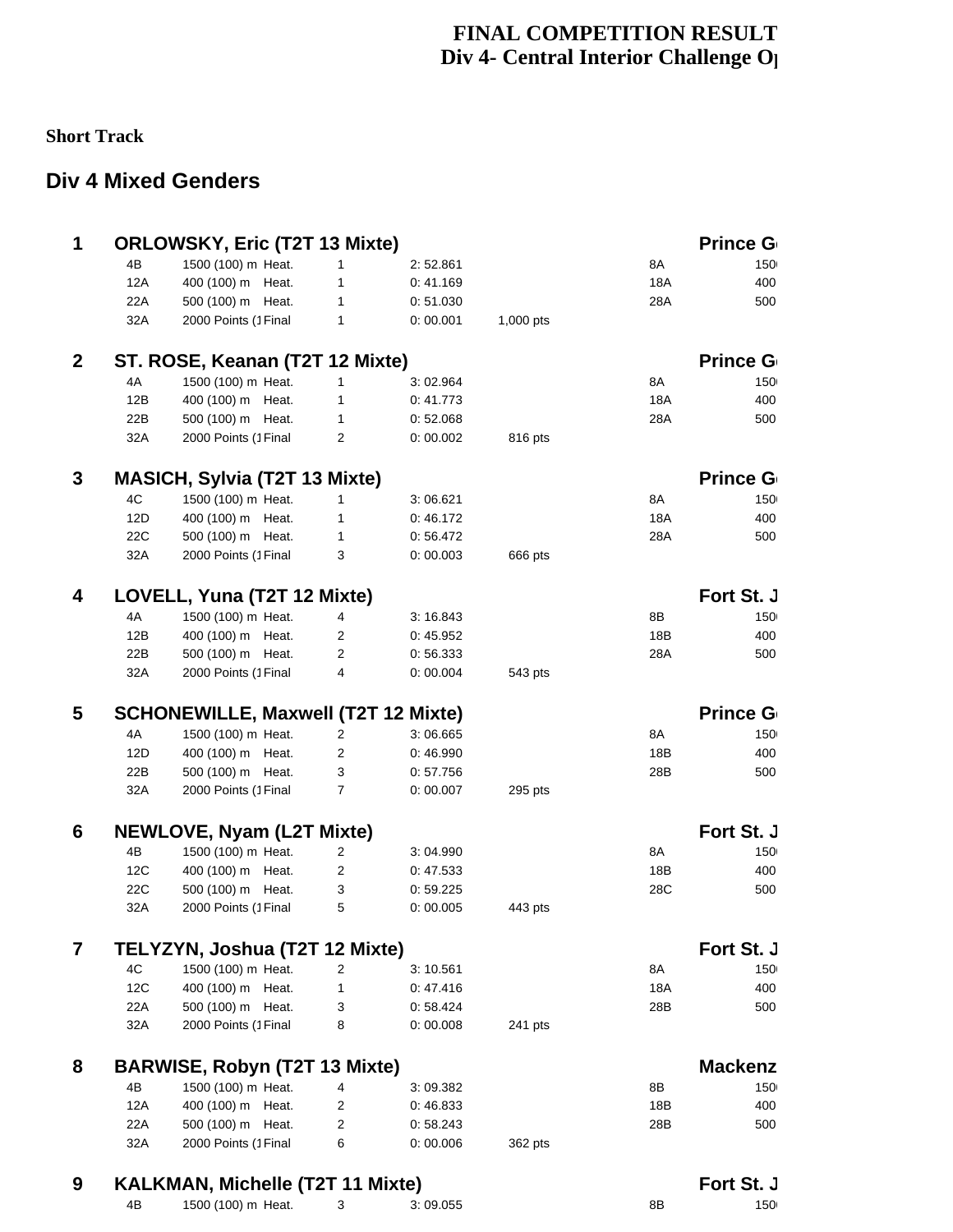|    | 12A | 400 (100) m Heat.                   | 3              | 0:46.918 |           | 18C | 400             |  |
|----|-----|-------------------------------------|----------------|----------|-----------|-----|-----------------|--|
|    | 22C | 500 (100) m Heat.                   | $\overline{2}$ | 0:58.170 |           | 28B | 500             |  |
|    | 32B | 2000 Points (1Final                 | $\overline{2}$ | 0:00.002 | $160$ pts |     |                 |  |
|    |     |                                     |                |          |           |     |                 |  |
| 10 |     | STICKEL, Eryn (T2T 14 Mixte)        |                |          |           |     | Fort St. J      |  |
|    | 4C  | 1500 (100) m Heat.                  | 3              | 3:23.598 |           | 8B  | 150             |  |
|    | 12B | 400 (100) m Heat.                   | 3              | 0:49.248 |           | 18C | 400             |  |
|    | 22C | 500 (100) m Heat.                   | 4              | 0:59.262 |           | 28C | 500             |  |
|    | 32B | 2000 Points (1Final                 | $\mathbf{1}$   | 0:00.001 | $196$ pts |     |                 |  |
|    |     |                                     |                |          |           |     |                 |  |
| 11 |     | AUCOIN, Morgan (T2T 14 Mixte)       |                |          |           |     | <b>Prince G</b> |  |
|    | 4A  | 1500 (100) m Heat.                  | 3              | 3:11.141 |           | 8B  | 150             |  |
|    | 12C | 400 (100) m Heat.                   | 3              | 0:50.884 |           | 18C | 400             |  |
|    | 22B | 500 (100) m Heat.                   | 4              | 1:02.128 |           | 28C | 500             |  |
|    | 32B | 2000 Points (1Final                 | 3              | 0:00.003 | $130$ pts |     |                 |  |
|    |     |                                     |                |          |           |     |                 |  |
| 12 |     | <b>BRAUN, Brooke (T2T 11 Mixte)</b> |                |          |           |     | Fort St. J      |  |
|    | 4A  | 1500 (100) m Heat.                  | 5              | 3:21.168 |           | 8C  | 150             |  |
|    | 12D | 400 (100) m Heat.                   | 3              | 0:52.258 |           | 18C | 400             |  |
|    | 22A | 500 (100) m Heat.                   | 4              | 1:02.711 |           | 28C | 500             |  |
|    | 32B | 2000 Points (1Final                 | $\overline{4}$ | 0:00.004 | $116$ pts |     |                 |  |
| 13 |     | FERGUSON, Syerra (T2T 12 Mixte)     |                |          |           |     | <b>Prince G</b> |  |
|    |     |                                     |                |          |           |     |                 |  |
|    | 4C  | 1500 (100) m Heat.                  | 4              | 4:10.155 |           | 8B  | 150             |  |

12D 400 (100) m Heat. 4 1: 07.527 18D 400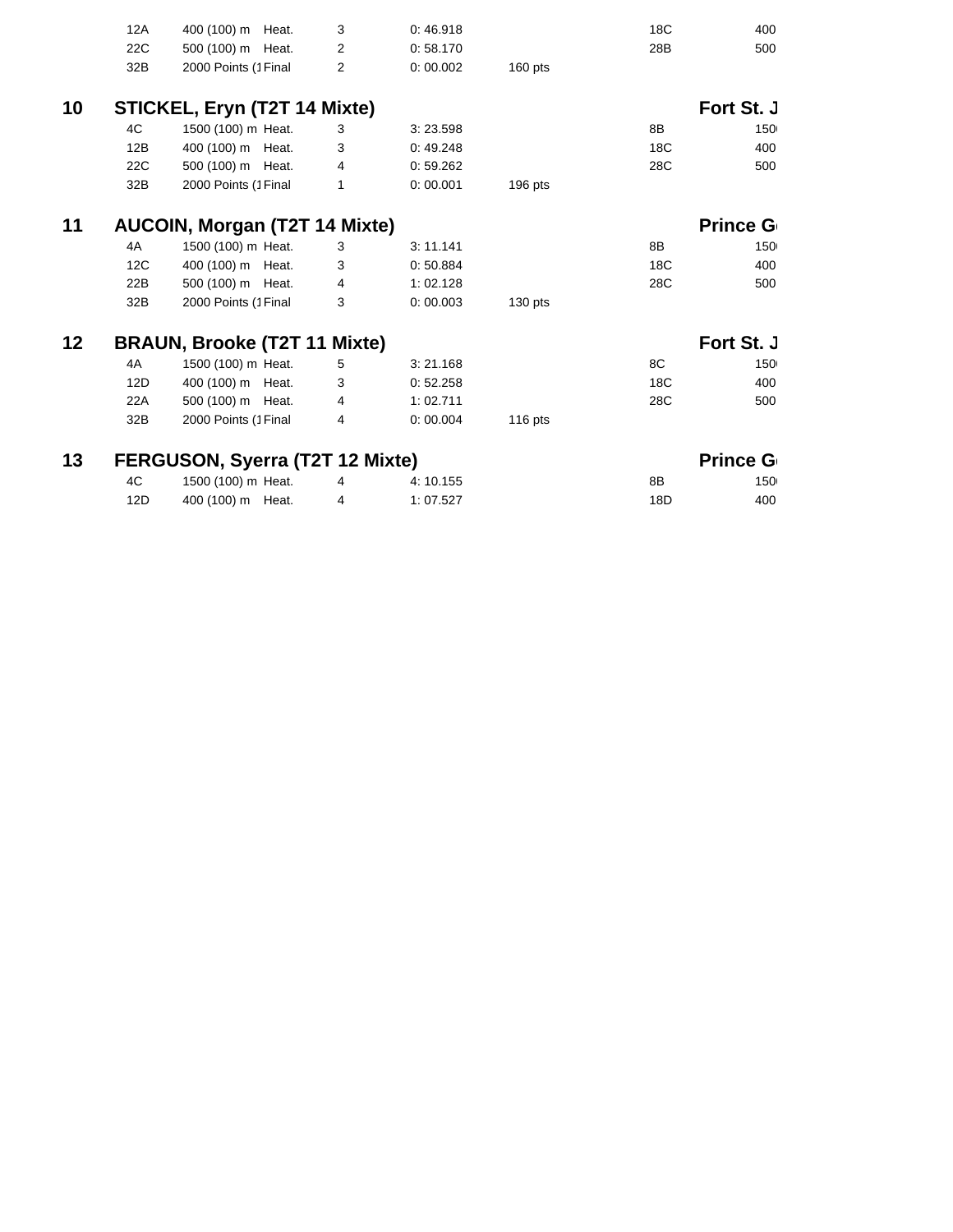**FINAL COMP** pen

| eorge Blizzard Speed Skatir |                |                                  | 4,000                |                    |
|-----------------------------|----------------|----------------------------------|----------------------|--------------------|
| $0(100)$ m                  | Final          | 1                                | 2:43.404             | 1,000 pts          |
| $(100)$ m                   | Final          | 1                                | 0:40.206             | 1,000 pts          |
| $(100)$ m                   | Final          | 1                                | 0:50.631             | 1,000 pts          |
|                             |                |                                  |                      |                    |
| eorge Blizzard Speed Skatir |                |                                  | 3,264                |                    |
| $0(100)$ m                  | Final          | $\overline{c}$                   | 2:50.407             | 816 pts            |
| $(100)$ m<br>$(100)$ m      | Final<br>Final | $\overline{2}$<br>$\overline{c}$ | 0:40.900<br>0:51.427 | 816 pts<br>816 pts |
|                             |                |                                  |                      |                    |
| eorge Blizzard Speed Skatir |                |                                  | 2,318                |                    |
| $0(100)$ m                  | Final          | 5                                | 3:05.387             | 443 pts            |
| $(100)$ m                   | Final          | 3                                | 0:45.506             | 666 pts            |
| $(100)$ m                   | Final          | 4                                | 0:57.042             | 543 pts            |
|                             |                |                                  |                      |                    |
| <b>John Elks</b>            |                |                                  | 1,745                |                    |
| $0(100)$ m                  | Final          | 1                                | 3:03.042             | 295 pts            |
| $(100)$ m                   | Final          | 4                                | 0:53.837             | 241 pts            |
| $(100)$ m                   | Final          | 3                                | 0:56.610             | 666 pts            |
| eorge Blizzard Speed Skatir |                |                                  | 1,643                |                    |
| $0(100)$ m                  | Final          | 4                                | 3:05.321             | 543 pts            |
| $(100)$ m                   | Final          | 2                                | 0:46.804             | 362 pts            |
| $(100)$ m                   | Final          | 1                                | 0:57.237             | 443 pts            |
|                             |                |                                  |                      |                    |
| lohn Elks                   |                |                                  | 1,600                |                    |
| $0(100)$ m                  | Final          | 3                                | 3:02.729             | 666 pts            |
| $(100)$ m                   | Final          | 3                                | 0:46.944             | 295 pts            |
| $(100)$ m                   | Final          | 1                                | 0:59.432             | 196 pts            |
| <b>John Elks</b>            |                |                                  | 1,387                |                    |
| $0(100)$ m                  | Final          | 6                                | 3:05.628             | 362 pts            |
| $(100)$ m                   | Final          | 4                                | 0:46.969             | 543 pts            |
| $(100)$ m                   | Final          | 4                                | 0:58.770             | 241 pts            |
|                             |                |                                  |                      |                    |
| ie Speed Skating Club       |                |                                  | 1,296                |                    |
| $0(100)$ m                  | Final          | 3                                | 3:07.048             | 196 pts            |
| $(100)$ m                   | Final          | 1                                | 0:46.734             | 443 pts            |
| $(100)$ m                   | Final          | 3                                | 0:58.144             | 295 pts            |
| <b>John Elks</b>            |                |                                  | 959                  |                    |
| $0(100)$ m                  | Final          | 2                                | 3:04.189             | 241 pts            |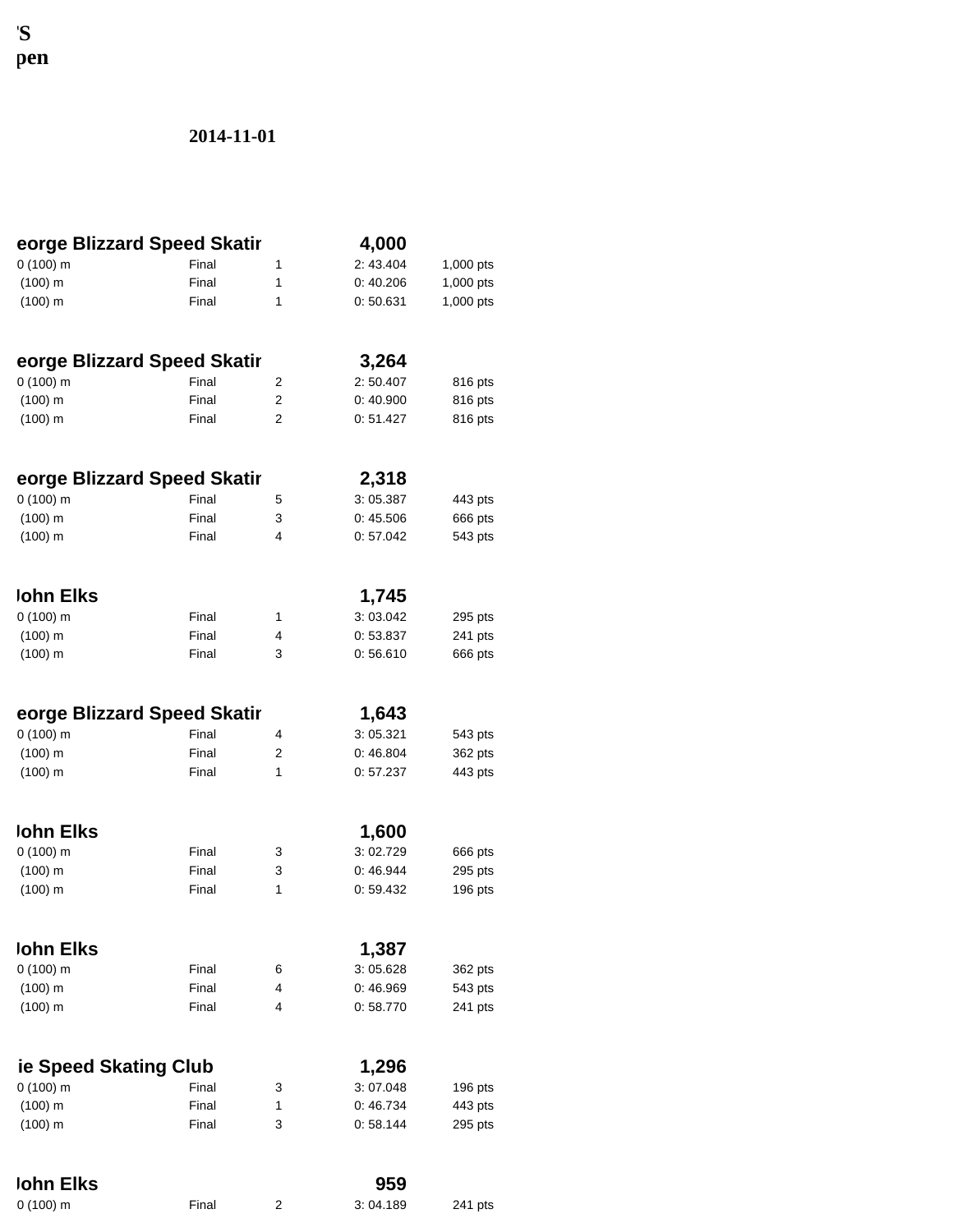| $(100)$ m                   | Final | 1              | 0:46.192 | $196$ pts |
|-----------------------------|-------|----------------|----------|-----------|
| $(100)$ m                   | Final | $\overline{c}$ | 0:57.460 | 362 pts   |
|                             |       |                |          |           |
|                             |       |                |          |           |
| lohn Elks                   |       |                | 676      |           |
| $0(100)$ m                  | Final | 4              | 3:14.692 | $160$ pts |
| $(100)$ m                   | Final | $\overline{2}$ | 0:47.836 | $160$ pts |
| $(100)$ m                   | Final | $\overline{2}$ | 1:00.195 | 160 pts   |
|                             |       |                |          |           |
|                             |       |                |          |           |
| eorge Blizzard Speed Skatir |       |                | 520      |           |
| $0(100)$ m                  | Final | 5              | 3:15.007 | $130$ pts |
| $(100)$ m                   | Final | 3              | 0:49.686 | 130 pts   |
| $(100)$ m                   | Final | 3              | 1:03.401 | $130$ pts |
|                             |       |                |          |           |
| <b>John Elks</b>            |       |                | 434      |           |
| $0(100)$ m                  | Final | $\mathbf{1}$   | 3:22.980 | 86 pts    |
| $(100)$ m                   | Final | 4              | 0:52.044 | 116 pts   |
| $(100)$ m                   | Final | 4              | 1:04.081 | $116$ pts |
|                             |       |                |          |           |
| eorge Blizzard Speed Skatir |       |                | 202      |           |
| $0(100)$ m                  | Final | 6              | 3:46.892 | $116$ pts |
|                             |       |                |          |           |

(100) m Final 1 0: 59.448 86 pts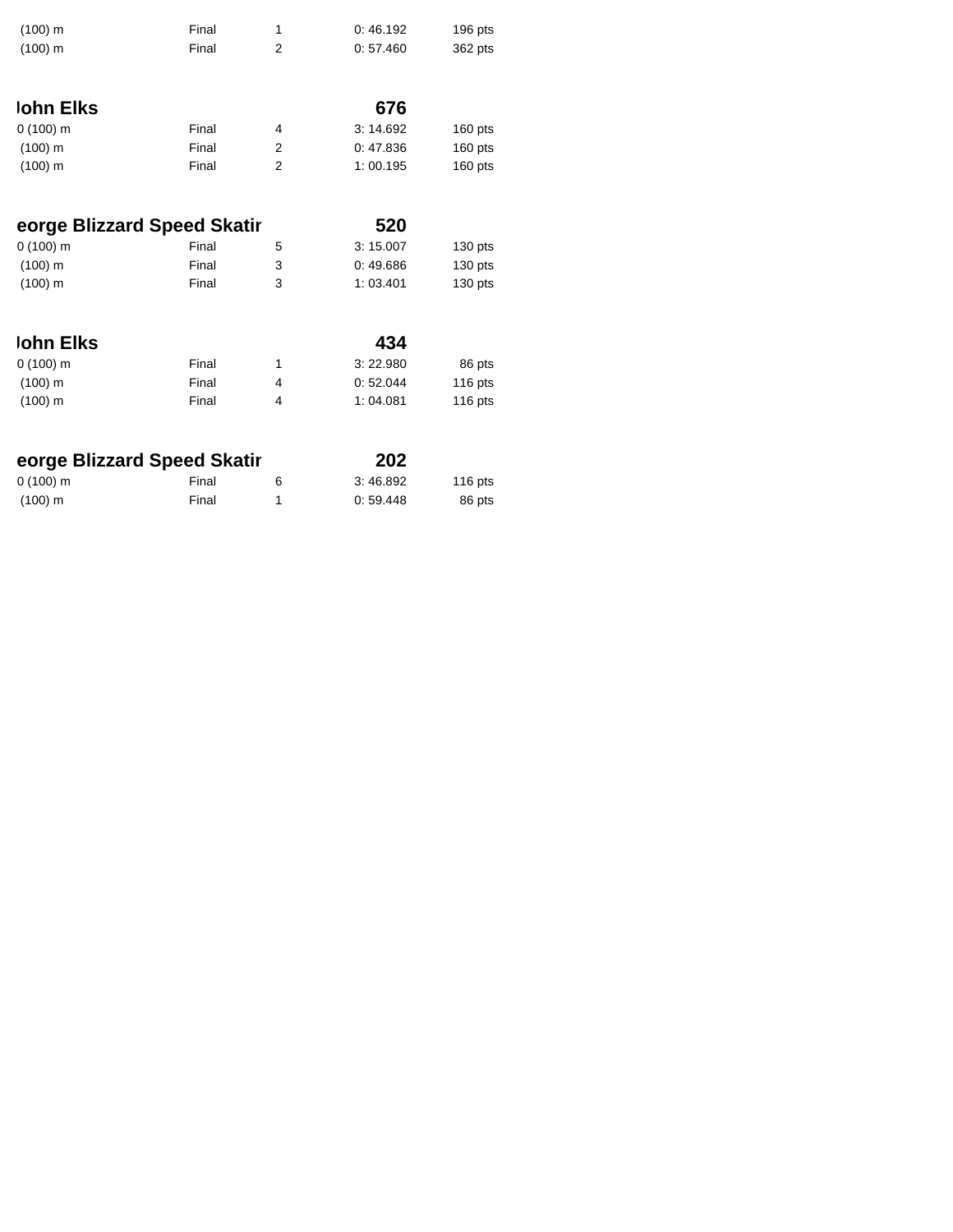## **FINAL COMPETITION RESULTS - Nan**

### **NANGUZ CUP - 2014 Short Track**

### **1 Mixed Genders**

| $\mathbf{1}$            |               | <b>HANSON, Kieran (L2T Mixte)</b>    |                |           |           |     | <b>Nechako</b>  |
|-------------------------|---------------|--------------------------------------|----------------|-----------|-----------|-----|-----------------|
|                         | 1A            | 400 (100) m Heat.                    | $\mathbf{1}$   | 0:51.769  |           | 4A  | 400             |
|                         | 7A            | 200 (100) m Heat.                    | $\mathbf{1}$   | 0:26.982  |           | 10A | 200             |
|                         | 13A           | 500 (100) m Final                    | $\mathbf{1}$   | 1:05.577  | 1,000 pts |     |                 |
| $\overline{2}$          |               | <b>BARWISE, Brett (L2T Mixte)</b>    |                |           |           |     | <b>Mackenz</b>  |
|                         | 1B            | 400 (100) m Heat.                    | $\overline{2}$ | 0:55.136  |           | 4A  | 400             |
|                         | 7A            | 200 (100) m Heat.                    | $\overline{c}$ | 0: 27.547 |           | 10A | 200             |
|                         | 13A           | 500 (100) m Final                    | $\mathbf{2}$   | 1:06.569  | 816 pts   |     |                 |
| 3                       |               | <b>GULIOV, Nicholas (L2T Mixte)</b>  |                |           |           |     | Fort St. J      |
|                         | 1A            | 400 (100) m Heat.                    | $\overline{2}$ | 0:54.793  |           | 4A  | 400             |
|                         | 7B            | 200 (100) m Heat.                    | $\overline{2}$ | 0:28.348  |           | 10A | 200             |
|                         | 13A           | 500 (100) m Final                    | $\overline{4}$ | 1:07.639  | 543 pts   |     |                 |
| 4                       |               | MILLER, Craig (T2T 12 Mixte)         |                |           |           |     | <b>Prince G</b> |
|                         | 1B            | 400 (100) m Heat.                    | $\mathbf{1}$   | 0:55.076  |           | 4A  | 400             |
|                         | 7B            | 200 (100) m Heat.                    | $\mathbf{1}$   | 0:28.021  |           | 10A | 200             |
|                         | 13A           | 500 (100) m Final                    | 3              | 1:07.503  | 666 pts   |     |                 |
|                         |               |                                      |                |           |           |     |                 |
| 5                       |               | <b>HOUGHTON, Sean (L2T Mixte)</b>    |                |           |           |     | Fort St. J      |
|                         | 1A            | 400 (100) m Heat.                    | 3              | 0:57.097  |           | 4A  | 400             |
|                         | 7A            | 200 (100) m Heat.                    | 3              | 0: 29.264 |           | 10A | 200             |
|                         | 13A           | 500 (100) m Final                    | 5              | 1:10.367  | 443 pts   |     |                 |
| 6                       |               | <b>HANSON, Jack (FUNd Mixte)</b>     |                |           |           |     | <b>Nechako</b>  |
|                         | 1A            | 400 (100) m Heat.                    | 5              | 1:09.787  |           | 4B  | 400             |
|                         | 7B            | 200 (100) m Heat.                    | 4              | 0:31.771  |           | 10B | 200             |
|                         | 13B           | 500 (100) m Final                    | $\overline{2}$ | 1:17.641  | $295$ pts |     |                 |
| $\overline{\mathbf{z}}$ |               | <b>BARWISE, Dalton (FUNd Mixte)</b>  |                |           |           |     | <b>Mackenz</b>  |
|                         | 1B            | 400 (100) m Heat.                    | 3              | 1:03.195  |           | 4B  | 400             |
|                         | $7\mathsf{B}$ | 200 (100) m Heat.                    | 3              | 0: 31.740 |           | 10B | 200             |
|                         | 13B           | 500 (100) m Final                    | $\mathbf{1}$   | 1: 17.429 | 362 pts   |     |                 |
| 8                       |               | ST. ROSE, Ryan (FUNd Mixte)          |                |           |           |     | <b>Prince G</b> |
|                         | 1A            | 400 (100) m Heat.                    | 4              | 1:03.501  |           | 4B  | 400             |
|                         | 7A            | 200 (100) m Heat.                    | 4              | 0: 31.468 |           | 10B | 200             |
|                         | 13B           | 500 (100) m Final                    | 3              | 1:30.480  | 241 pts   |     |                 |
| 9                       |               | <b>WRIGHT, Nicholas (FUNd Mixte)</b> |                |           |           |     | <b>Mackenz</b>  |
|                         | 1B            | 400 (100) m Heat.                    | 4              | 1:24.967  |           | 4B  | 400             |
|                         | 7A            | 200 (100) m Heat.                    | 5              | 0:40.377  |           | 10B | 200             |
|                         | 13B           | 500 (100) m Final                    | 4              | 1:41.609  | 196 pts   |     |                 |
|                         |               |                                      |                |           |           |     |                 |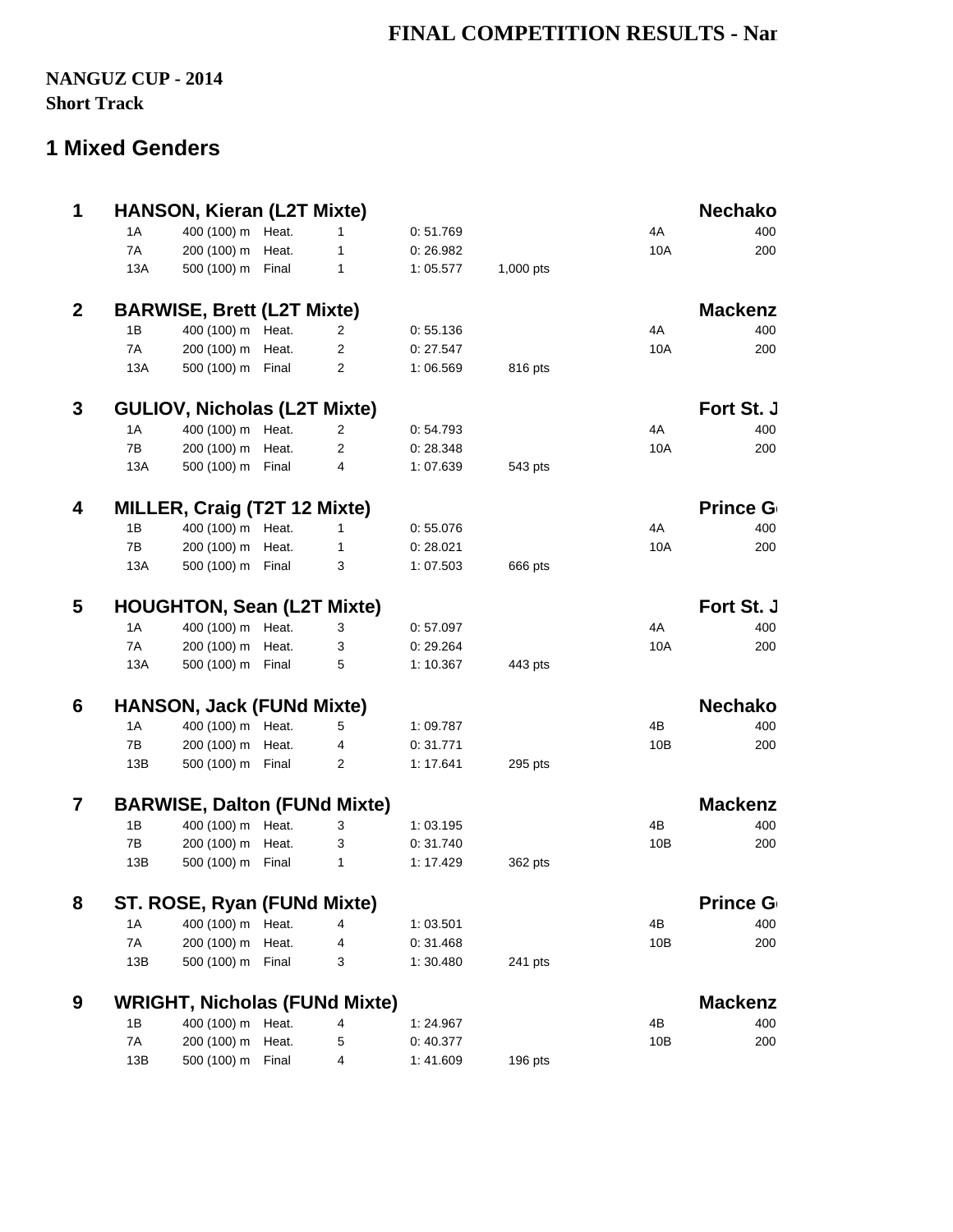# **Iguz Cup**

| Lake                        |       |                | 2,543     |           |
|-----------------------------|-------|----------------|-----------|-----------|
| $(100)$ m                   | Final | 1              | 0:52.621  | 1,000 pts |
| $(100)$ m                   | Final | 4              | 0:29.989  | 543 pts   |
| ie Speed Skating Club       |       |                | 2,359     |           |
| $(100)$ m                   | Final | 4              | 0:54.508  | 543 pts   |
| $(100)$ m                   | Final | $\mathbf{1}$   | 0:27.564  | 1,000 pts |
| <b>John Elks</b>            |       |                | 2,025     |           |
| $(100)$ m                   | Final | 3              | 0:54.084  | 666 pts   |
| $(100)$ m                   | Final | $\overline{2}$ | 0:27.967  | 816 pts   |
| eorge Blizzard Speed Skatir |       |                | 1,925     |           |
| $(100)$ m                   | Final | 2              | 0:53.858  | 816 pts   |
| $(100)$ m                   | Final | 5              | 0:30.170  | 443 pts   |
| lames Falcons               |       |                | 1,552     |           |
| $(100)$ m                   | Final | 5              | 1:02.316  | 443 pts   |
| $(100)$ m                   | Final | 3              | 0: 29.494 | 666 pts   |
| Lake                        |       |                | 1,019     |           |
| $(100)$ m                   | Final | 1              | 1:02.636  | 362 pts   |
| $(100)$ m                   | Final | 1              | 0:30.644  | 362 pts   |
| ie Speed Skating Club       |       |                | 898       |           |
| $(100)$ m                   | Final | 2              | 1:02.661  | 295 pts   |
| $(100)$ m                   | Final | 3              | 0: 31.406 | 241 pts   |
| eorge Blizzard Speed Skatir |       |                | 777       |           |
| $(100)$ m                   | Final | 3              | 1:03.625  | 241 pts   |
| $(100)$ m                   | Final | $\overline{c}$ | 0:31.162  | 295 pts   |
| ie Speed Skating Club       |       |                | 588       |           |
| $(100)$ m                   | Final | 4              | 1:22.889  | 196 pts   |
| $(100)$ m                   | Final | 4              | 0:41.417  | 196 pts   |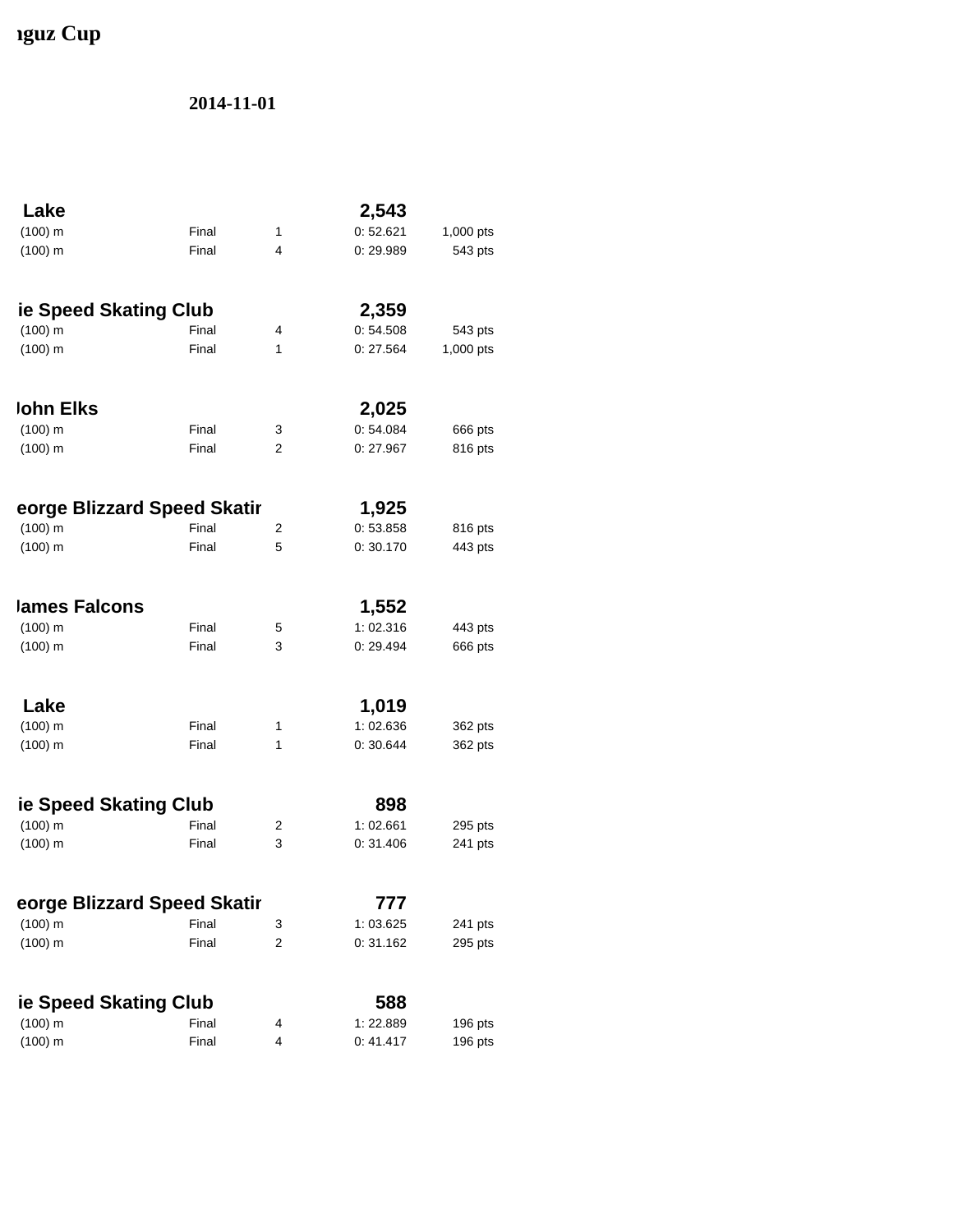## **FINAL COMPETITION RESULTS - Nan**

### **NANGUZ CUP - 2014 Short Track**

### **2 Mixed Genders**

| $\mathbf{1}$            |     | <b>VANSICKLE, Nolan (FUNd Mixte)</b>         |                |           |           |     | <b>Prince G</b> |
|-------------------------|-----|----------------------------------------------|----------------|-----------|-----------|-----|-----------------|
|                         | 2A  | 200 (100) m Heat.                            | $\mathbf{1}$   | 0:32.038  |           | 5A  | 200             |
|                         | 8B  | 100 (100) m Heat.                            | $\mathbf{1}$   | 0:17.322  |           | 11A | 100             |
|                         | 14A | 300 (100) m Final                            | $\mathbf{1}$   | 0:50.834  | 1,000 pts |     |                 |
| $\mathbf{1}$            |     | ST. ROSE, Noah (FUNd Mixte)                  |                |           |           |     | <b>Prince G</b> |
|                         | 2A  | 200 (100) m Heat.                            | $\overline{2}$ | 0:32.417  |           | 5A  | 200             |
|                         | 8A  | 100 (100) m Heat.                            | $\mathbf{1}$   | 0:17.990  |           | 11A | 100             |
|                         | 14A | 300 (100) m Final                            | 3              | 0:57.186  | 666 pts   |     |                 |
| 3                       |     | <b>WARKENTIN, Justin (FUNd Mixte)</b>        |                |           |           |     | <b>Prince G</b> |
|                         | 2B  | 200 (100) m Heat.                            | $\mathbf{1}$   | 0:35.240  |           | 5A  | 200             |
|                         | 8B  | 100 (100) m Heat.                            | $\overline{2}$ | 0:17.551  |           | 11A | 100             |
|                         | 14A | 300 (100) m Final                            | 5              | 1:01.304  | 443 pts   |     |                 |
| $\overline{\mathbf{4}}$ |     | <b>MASICH, Olyvia (L2T Mixte)</b>            |                |           |           |     | <b>Prince G</b> |
|                         | 2B  | 200 (100) m Heat.                            | $\overline{2}$ | 0:37.693  |           | 5A  | 200             |
|                         | 8A  | 100 (100) m Heat.                            | $\overline{2}$ | 0:19.479  |           | 11A | 100             |
|                         | 14A | 300 (100) m Final                            | $\mathbf{2}$   | 0:56.107  | 816 pts   |     |                 |
| 5                       |     | RAYMOND, Malakai (FUNd Mixte)                |                |           |           |     | <b>Nechako</b>  |
|                         | 2A  | 200 (100) m Heat.                            | 3              | 0:36.288  |           | 5A  | 200             |
|                         | 8A  | 100 (100) m Heat.                            | 3              | 0:19.818  |           | 11A | 100             |
|                         | 14A | 300 (100) m Final                            | 4              | 0:58.330  | 543 pts   |     |                 |
| 6                       |     | <b>MCKEE, Owen (FUNd Mixte)</b>              |                |           |           |     | <b>Prince G</b> |
|                         | 2B  | 200 (100) m Heat.                            | 3              | 0:38.818  |           | 5B  | 200             |
|                         | 8B  | 100 (100) m Heat.                            | 4              | 0:23.260  |           | 11B | 100             |
|                         | 14B | 300 (100) m Final                            | $\mathbf{1}$   | 0:58.683  | 362 pts   |     |                 |
| $\overline{7}$          |     | <b>STRAWSON, Melody (FUNd Mixte)</b>         |                |           |           |     | <b>Prince G</b> |
|                         | 2B  | 200 (100) m Heat.                            | $\overline{4}$ | 0:40.038  |           | 5B  | 200             |
|                         | 8B  | 100 (100) m Heat.                            | 3              | 0:20.720  |           | 11B | 100             |
|                         | 14B | 300 (100) m Final                            | $\overline{2}$ | 1:01.436  | 295 pts   |     |                 |
| 8                       |     | <b>VANSICKLE, Megan (Active Start Mixte)</b> |                |           |           |     | <b>Prince G</b> |
|                         | 2A  | 200 (100) m Heat.                            | 5              | 0:50.855  |           | 5В  | 200             |
|                         | 8A  | 100 (100) m Heat.                            | 5              | 0:22.933  |           | 11B | 100             |
|                         | 14B | 300 (100) m Final                            | 3              | 1:05.387  | 241 pts   |     |                 |
| 9                       |     | <b>HANSON, Sarah (FUNd Mixte)</b>            |                |           |           |     | <b>Nechako</b>  |
|                         | 2A  | 200 (100) m Heat.                            | 4              | 0:49.548  |           | 5B  | 200             |
|                         | 8A  | 100 (100) m Heat.                            | 4              | 0: 22.442 |           | 11B | 100             |
|                         | 14B | 300 (100) m Final                            | 4              | 1:08.856  | 196 pts   |     |                 |
|                         |     |                                              |                |           |           |     |                 |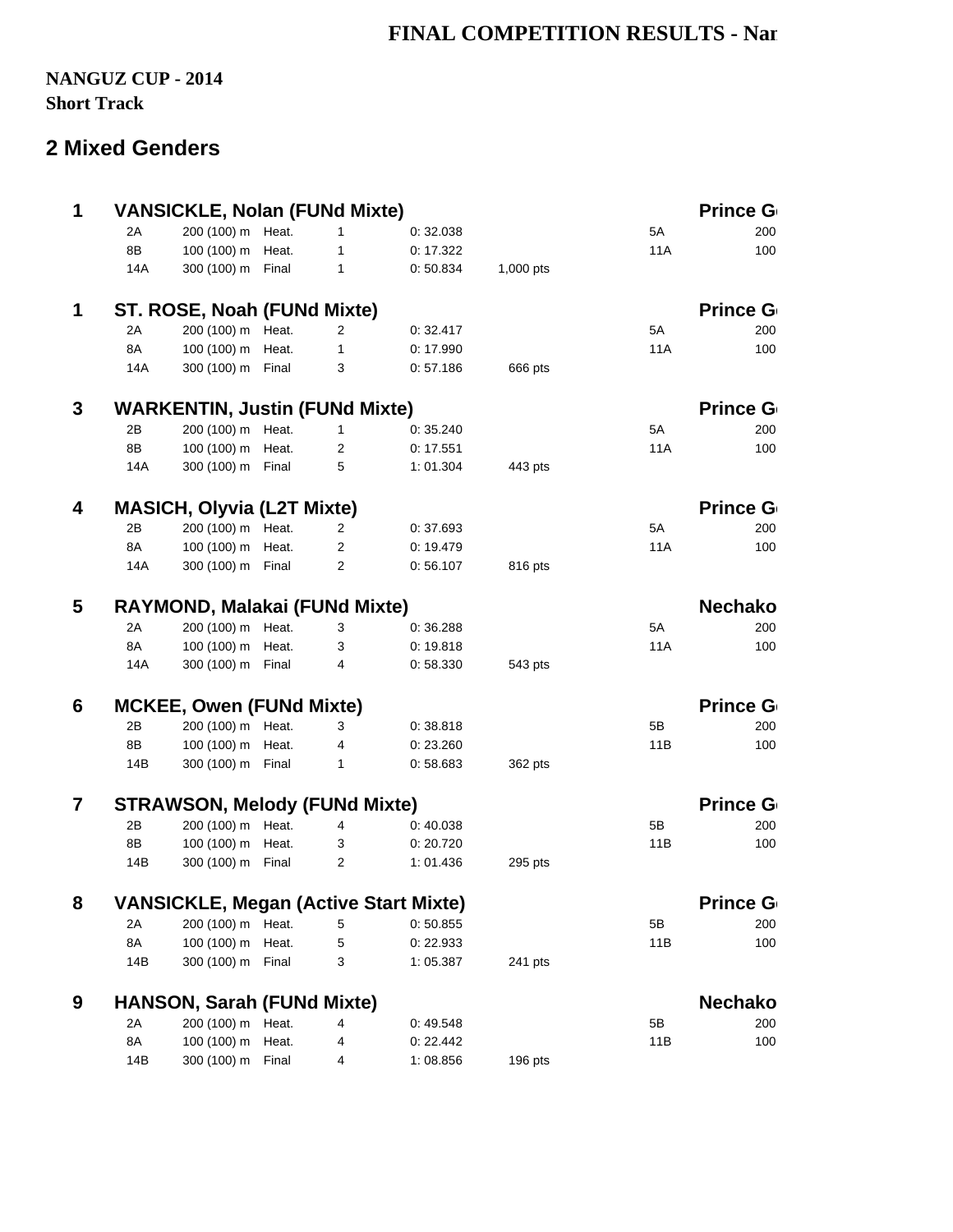# **Iguz Cup**

| eorge Blizzard Speed Skatir |       |                | 2,482     |           |
|-----------------------------|-------|----------------|-----------|-----------|
| $(100)$ m                   | Final | 2              | 0: 33.837 | 816 pts   |
| $(100)$ m                   | Final | 3              | 0:22.061  | 666 pts   |
| eorge Blizzard Speed Skatir |       |                | 2,482     |           |
| $(100)$ m                   | Final | 1              | 0:33.502  | 1,000 pts |
| $(100)$ m                   | Final | 2              | 0:18.288  | 816 pts   |
| eorge Blizzard Speed Skatir |       |                | 2,109     |           |
| $(100)$ m                   | Final | 3              | 0:37.902  | 666 pts   |
| $(100)$ m                   | Final | $\mathbf{1}$   | 0:17.897  | 1,000 pts |
| eorge Blizzard Speed Skatir |       |                | 1,802     |           |
| $(100)$ m                   | Final | 5              | 0:46.541  | 443 pts   |
| $(100)$ m                   | Final | 4              | 0: 22.143 | 543 pts   |
| Lake                        |       |                | 1,529     |           |
| $(100)$ m                   | Final | 4              | 0:40.094  | 543 pts   |
| $(100)$ m                   | Final | 5              | 0: 24.287 | 443 pts   |
| eorge Blizzard Speed Skatir |       |                | 1,019     |           |
| $(100)$ m                   | Final | 1              | 0:37.287  | 362 pts   |
| $(100)$ m                   | Final | $\overline{2}$ | 0:20.780  | 295 pts   |
| eorge Blizzard Speed Skatir |       |                | 952       |           |
| $(100)$ m                   | Final | 2              | 0:42.411  | 295 pts   |
| $(100)$ m                   | Final | 1              | 0:20.773  | 362 pts   |
| eorge Blizzard Speed Skatir |       |                | 678       |           |
| $(100)$ m                   | Final | 3              | 0:44.098  | 241 pts   |
| $(100)$ m                   | Final | 4              | 0:22.756  | 196 pts   |
| Lake                        |       |                | 633       |           |
| $(100)$ m                   | Final | 4              | 0:49.067  | 196 pts   |
| $(100)$ m                   | Final | 3              | 0:21.876  | 241 pts   |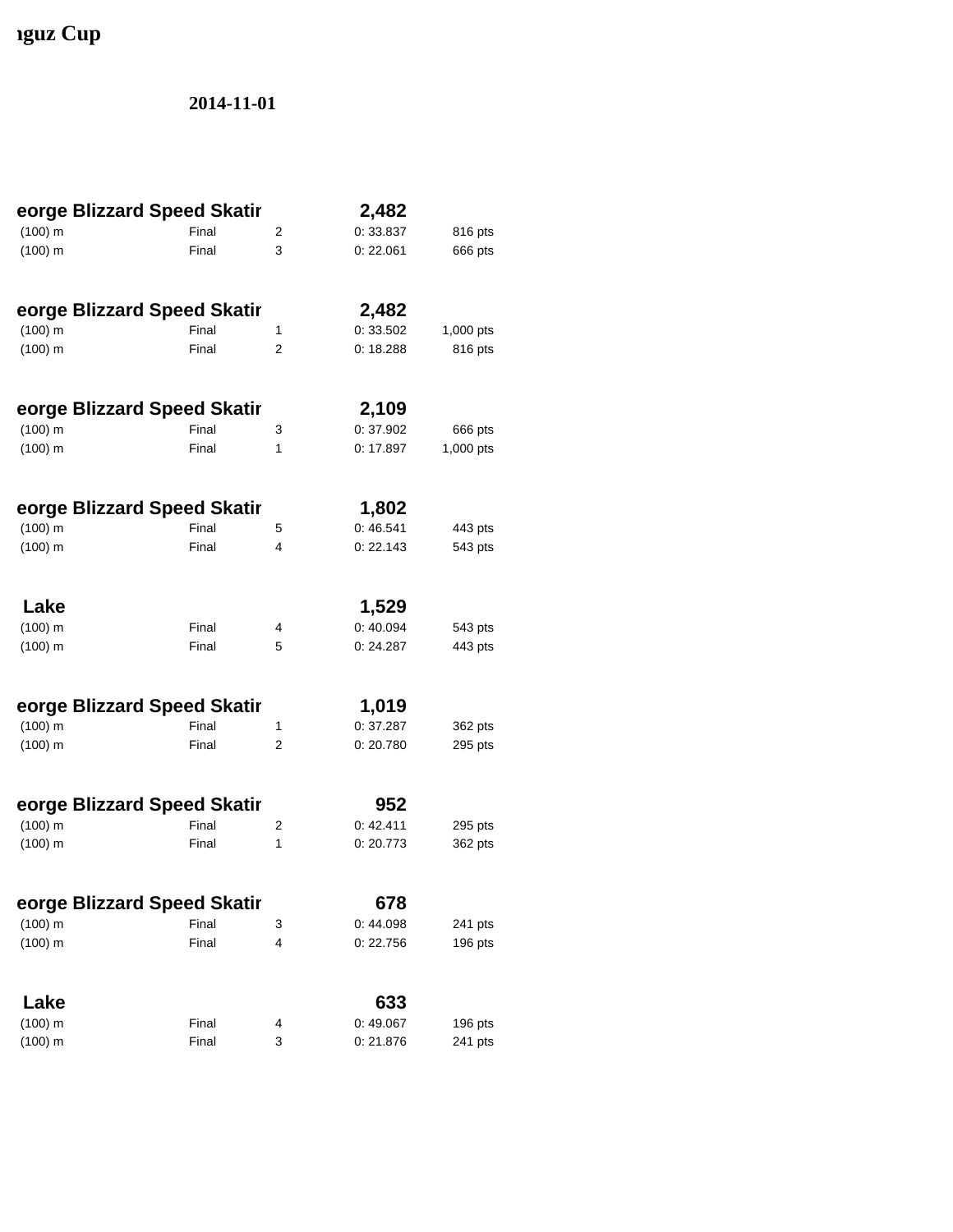## **FINAL COMPETITION RESULTS - Nan**

### **NANGUZ CUP - 2014 Short Track**

## **3 Mixed Genders**

| $\mathbf{1}$   |           | <b>MCLEOD, Aaron (FUNd Mixte)</b>      |       |                |                                               |           |     | Prince G        |
|----------------|-----------|----------------------------------------|-------|----------------|-----------------------------------------------|-----------|-----|-----------------|
|                | 3B        | 100 (100) m Heat.                      |       | $\mathbf{1}$   | 0: 24.393                                     |           | 6A  | 100             |
|                | <b>9A</b> | 50 (100) m                             | Heat. | $\overline{c}$ | 0:12.603                                      |           | 12A | 50(             |
|                | 15A       | 200 (100) m Final                      |       | $\overline{c}$ | 0:45.270                                      | 816 pts   |     |                 |
| $\mathbf{2}$   |           | <b>ACKERLEY, Emma (FUNd Mixte)</b>     |       |                |                                               |           |     | <b>Prince G</b> |
|                | 3A        | 100 (100) m Heat.                      |       | 3              | 0:25.007                                      |           | 6A  | 100             |
|                | 9Β        | 50 (100) m                             | Heat. | $\mathbf 1$    | 0:13.263                                      |           | 12A | 50(             |
|                | 15A       | 200 (100) m Final                      |       | $\mathbf{1}$   | 0:44.061                                      | 1,000 pts |     |                 |
| 3              |           | HARA, Kai (FUNd Mixte)                 |       |                |                                               |           |     | <b>Nechako</b>  |
|                | 3A        | 100 (100) m Heat.                      |       | $\mathbf{1}$   | 0: 23.307                                     |           | 6A  | 100             |
|                | 9A        | 50 (100) m                             | Heat. | $\mathbf{1}$   | 0:12.440                                      |           | 12A | 50(             |
|                | 15A       | 200 (100) m Final                      |       | 3              | 0:48.255                                      | 666 pts   |     |                 |
| 4              |           | <b>ANDERSON, Naomi (FUNd Mixte)</b>    |       |                |                                               |           |     | <b>Dawson</b>   |
|                | 3B        | 100 (100) m Heat.                      |       | $\overline{c}$ | 0:25.301                                      |           | 6A  | 100             |
|                | 9B        | 50 (100) m                             | Heat. | $\overline{c}$ | 0: 14.947                                     |           | 12A | 50(             |
|                | 15A       | 200 (100) m Final                      |       | 5              | 1:02.271                                      | 443 pts   |     |                 |
| 5              |           | <b>ROZNER, Katerina (FUNd Mixte)</b>   |       |                |                                               |           |     | <b>Prince G</b> |
|                | 3A        | 100 (100) m Heat.                      |       | $\overline{c}$ | 0:24.089                                      |           | 6A  | 100             |
|                | 9A        | 50 (100) m                             | Heat. | 3              | 0:13.119                                      |           | 12A | 50(             |
|                | 15A       | 200 (100) m Final                      |       | 4              | 1:02.236                                      | 543 pts   |     |                 |
| 6              |           | <b>WARKENTIN, Breanne (FUNd Mixte)</b> |       |                |                                               |           |     | Prince G        |
|                | 3B        | 100 (100) m Heat.                      |       | 3              | 0:26.215                                      |           | 6B  | 100             |
|                | 9Β        | 50 (100) m                             | Heat. | 3              | 0:15.158                                      |           | 12B | 50(             |
|                | 15B       | 200 (100) m Final                      |       | $\mathbf{1}$   | 0:53.171                                      | 362 pts   |     |                 |
| $\overline{7}$ |           | <b>RAYMOND, Avri (FUNd Mixte)</b>      |       |                |                                               |           |     | <b>Nechako</b>  |
|                | 3B        | 100 (100) m Heat.                      |       | 4              | 0:32.601                                      |           | 6B  | 100             |
|                | 9B        | 50 (100) m                             | Heat. | 4              | 0:17.251                                      |           | 12B | 50(             |
|                | 15B       | 200 (100) m Final                      |       | $\overline{2}$ | 1:07.909                                      | 295 pts   |     |                 |
| 8              |           |                                        |       |                | <b>WARKENTIN, Nathan (Active Start Mixte)</b> |           |     | <b>Prince G</b> |
|                | 3A        | 100 (100) m Heat.                      |       | 4              | 0:46.593                                      |           | 6B  | 100             |
|                | 9A        | 50 (100) m                             | Heat. | 4              | 0:24.262                                      |           | 12B | 50(             |
|                | 15B       | 200 (100) m                            | Final | 3              | <b>DNF</b>                                    | 241 pts   |     |                 |
|                |           |                                        |       |                |                                               |           |     |                 |